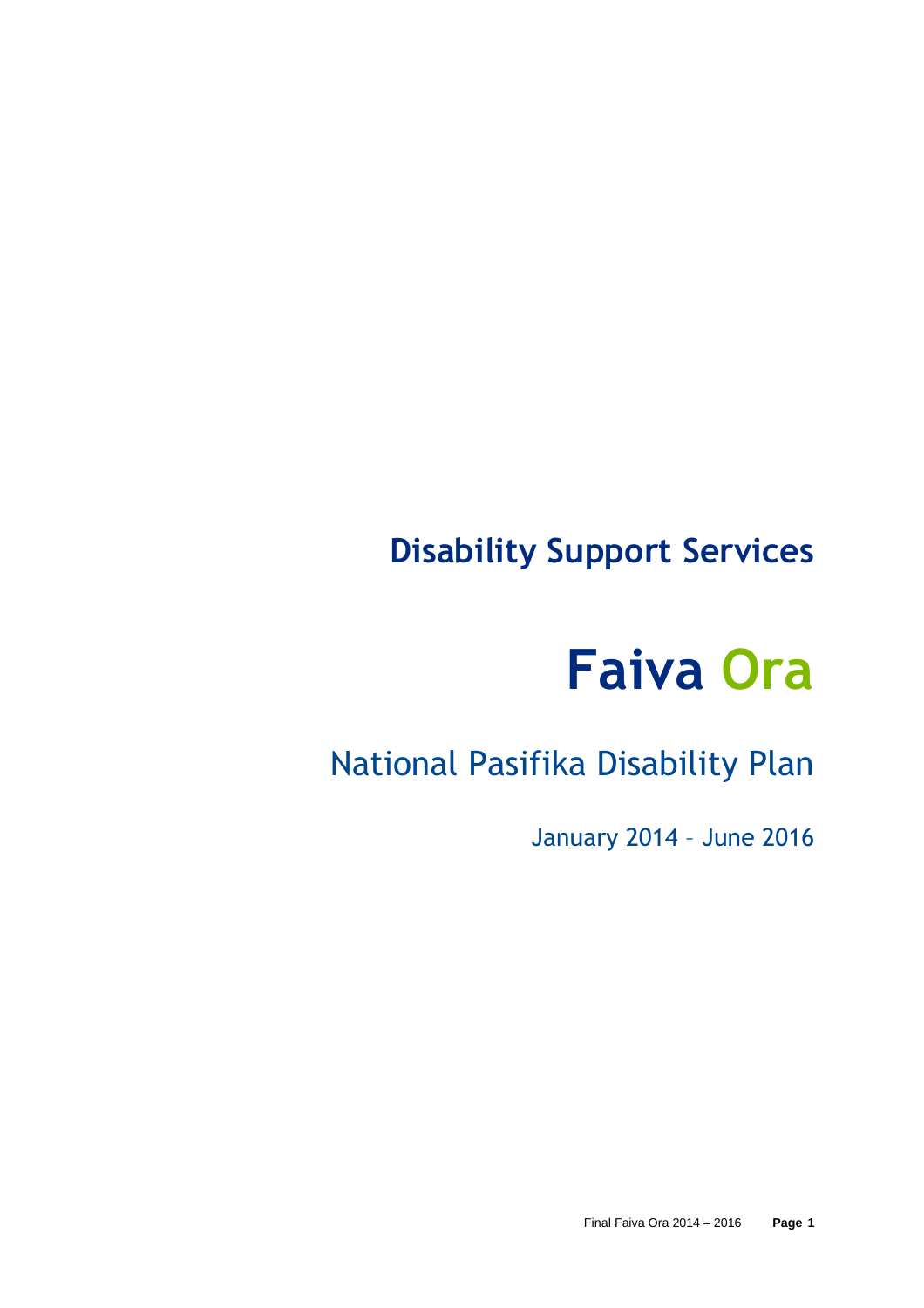# 1. EXECUTIVE SUMMARY

#### FAIVA ORA 2014 - 2016

Faiva Ora<sup>1</sup> translates to 'the work for life'. It embodies the Pasifika world view that an individual represents not only the person but his or her family collective, community and heritage. In pursuit of an inclusive and fulfilling life with more choice and control, it is important that a Pasifika person with a disability is connected to their culture and work with their collective family and community supports.

This Faiva Ora spirit of working together transcends to the wider disability sector. It encourages disability support services, Government agencies and Pasifika communities to work together to achieve Faiva Ora's vision - Pasifika disabled people and their families can live in their home and take part in their community in the same way other New Zealanders do.

Over the next three years, the Faiva Ora plan will deliver on three priority areas to achieve its vision. It will aim to ensure Pasifika peoples are aware of, understand and know how to access disability services. It will support disability support services in their response to meet the needs of its Pasifika service users and ensure family members and carers of Pasifika disabled people are supported to provide quality and friendly care.

These priorities have been informed by Ministry of Health priorities, consultation with stakeholders and guidance from the Faiva Ora Leadership Group<sup>2</sup>. It builds upon achievements from the previous Faiva Ora plan 2010 -2013.

The Ministry of Health has contracted Le Va to support the implementation of Faiva Ora. The Faiva Ora Leadership Group will monitor implementation of the plan and provide ongoing advice to Le Va and the Ministry of Health.

l

 $1$  Faiva – Samoan word for 'work' and 'Ora' is Cook Island word for 'life'

<sup>&</sup>lt;sup>2</sup> Group comprised of Pasifika people with disabilities, family members of Pasifika people with disabilities, Pasifika disability workers and community leader.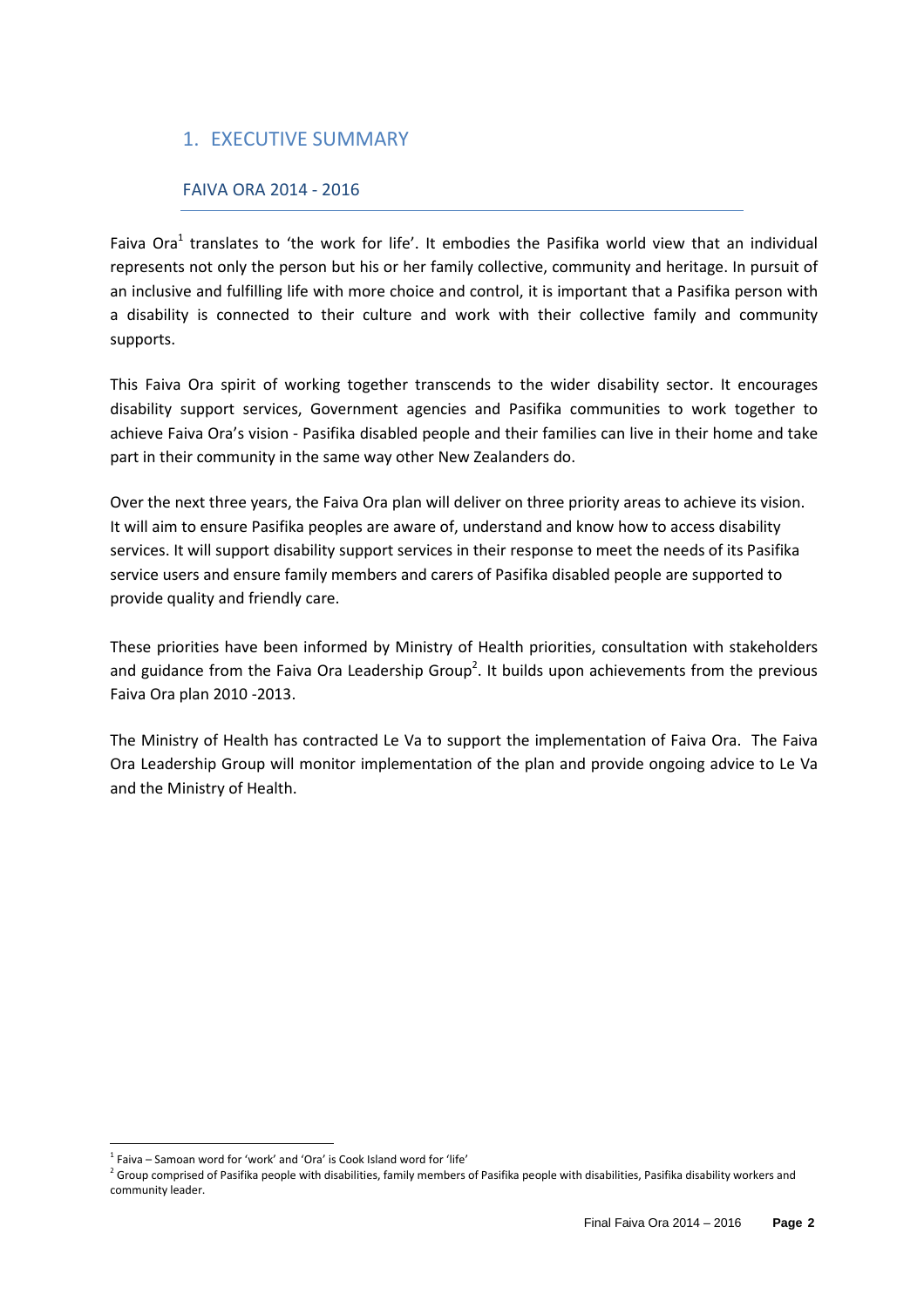# 2. INTRODUCTION

## FAIVA ORA 2014 -2016

Faiva Ora 2014–2016 is the second national Pasifika disability plan and follows on from the achievements (Appendix 1) of the first Faiva Ora 2010 -2013 plan. This three year plan is aligned with Government priorities (Appendix 2) and supports the delivery of the Ministry of Health priorities (Appendix 3). It has been developed, and will be implemented, in partnership with Pasifika disabled people and communities and the disability sector.

While this is a national plan, Faiva Ora 2014 -2016 will specifically focus its activities within the four main regions of New Zealand - Auckland, Hamilton, Wellington and Christchurch given the concentration of the Pasifika population in these areas. It is important to note that within the Pacific population there are six main Pacific ethnicities<sup>3</sup>, each having their own distinctive language and cultural practices. However despite the differences, all these Pacific ethnicities share common views of disability (Appendix 4) (Huakau & Bray, 2000) and experience similar issues in regards to disability.

Faiva Ora 2014 -2016 aims to address issues experienced by Pasifika people specifically in relation to the lack of awareness of disability services and the lack of understanding of disability issues. This plan aims to support the development of evidenced based data for reporting and planning purposes and enhance disability service responsiveness to the needs of its Pasifika service users. It further pursues to support family members and carers in their care of their disabled people.

l <sup>3</sup> Samoan, Cook Island, Tongan, Niuean, Fijian, Tuvalu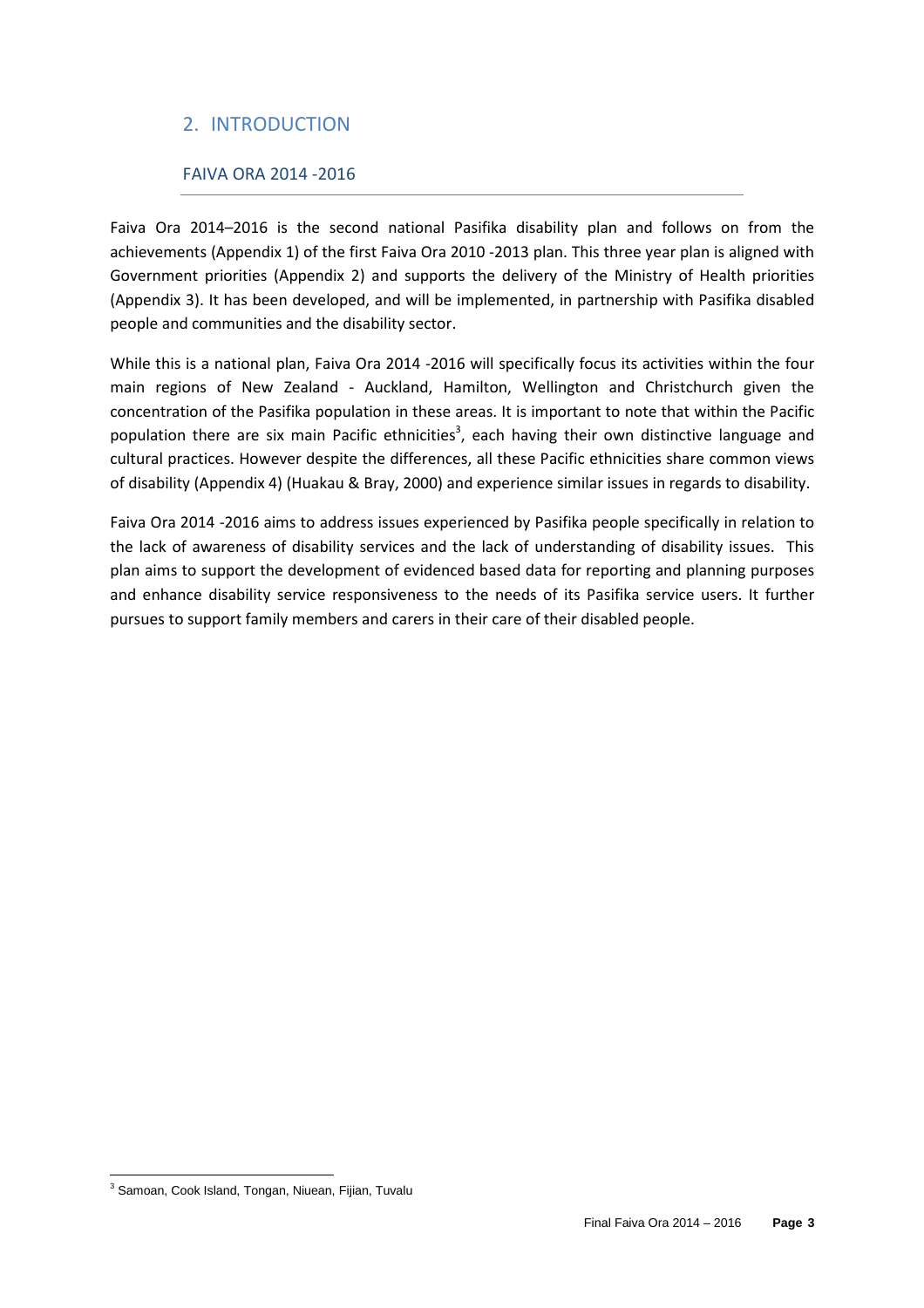# 3. CURRENT STATUS

## PASIFIKA DISABLED PEOPLE

In 2013, there were 296,944 Pasifika people in New Zealand. This made up 7.4 per cent of the New Zealand population. This figure is up from 6.9 per cent in 2006.

In a report on the demographics of users of Ministry-funded disability support services<sup>4</sup> in September 2013 it was noted that:

- Pasifika peoples represented 5.9 per cent (1,874) of people who access the Ministry of Health funded disability support services.
- A large proportion of Pasifika people accessing disability services are under the age of 19 years old (42 per cent - compared with 32 per cent of European / Other ethnicity).
- 50 per cent of the Pasifika people accessing Ministry of Health funded disability support services have an intellectual disability. This includes intellectual disability (type not specified) (27 per cent), Autistic Spectrum Disorder (9 per cent), disabilities relating to developmental delay (8 per cent) and Down Syndrome (6 per cent).
- The proportion of services users who are Pasifika people, accessing different types of disability support services is as follows:
	- o Carer Support 7 per cent (i.e. 7 per cent of users of Carer Support are Pasifika)
	- o Respite 7 per cent

l

- o Home and Community Support Services (personal care and household assistance) 6.6 per cent
- o Residential Services 3.3 per cent
- o Supported Living 2.8 per cent.
- Compared with the 5.9 per cent of total service users being Pasifika, these statistics show that Pasifika are under-represented in Residential Services and Supported Living.
- Most Pasifika disabled people access services in the Auckland region (74 per cent) while others access services in the Wellington (11 per cent), Waikato (3 per cent) and Christchurch (3 per cent) areas.

<sup>&</sup>lt;sup>4</sup> Ministry of Health Disability Support Services Client Demographics Report September 2013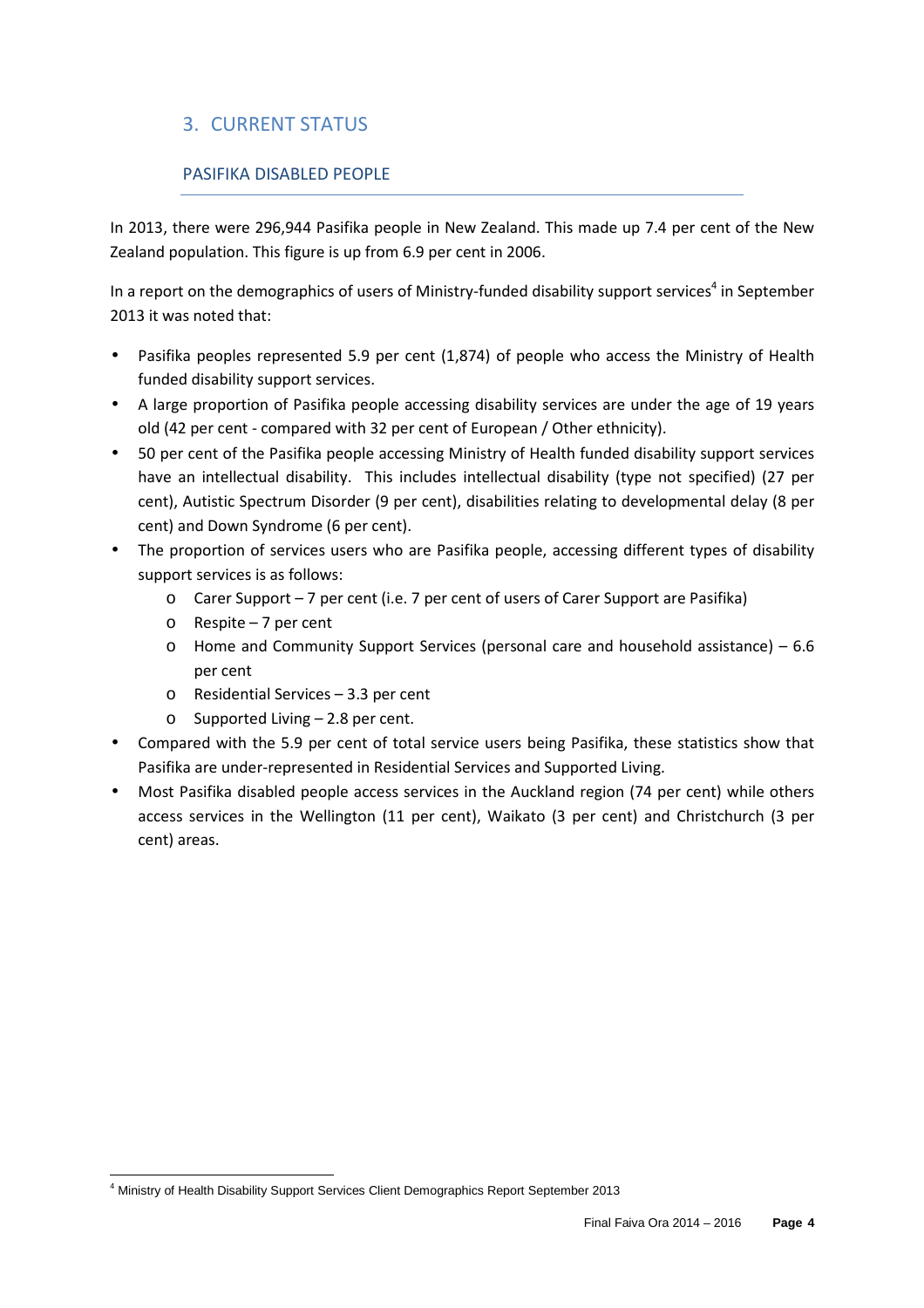# 4. CRITICAL ISSUES AND OPPORTUNITIES

#### PASIFIKA DISABLED PEOPLE

**1.** Lack of information and awareness of disability and related services in the Pasifika community and insufficient evidence based data on Pasifika disabled people.

Prior to 2010, Pasifika peoples were traditionally lower users of Ministry funded disability support services (Ministry of Health, 2008). Negative Pacific community views on disabilities and the lack of awareness of disability services due to limited access to Pacific language specific and user friendly information contributed to lower rates of service access in the past (Ministry of Health, 2005).

Over the last three years, significant work has been undertaken to address these issues through the first Faiva Ora Disability Plan 2010 -14. The Pasifika information guide has been developed in six Pasifika languages and these have been widely circulated and promoted in community forums and events. Targeted campaigns have been delivered via Pacific radio and churches to encourage a more positive view of disability amongst Pasifika people. Feedback and service use by Pasifika disabled and their families and communities suggests that these activities have had a positive impact in raising the awareness of services and changing community attitudes and behaviour on disability (Te Pou, 2012). The 2013 report on the demographics of users of disability support services confirms the increase in disability support service use by Pasifika peoples (Ministry of Health, 2013). With this, disability awareness activities will continue over the next two years to build on these initial achievements.

Pasifika people in New Zealand are a youthful population (Statistics NZ, 2013). The median age of the Pasifika population is 22.1 years, compared with 41 years for European ethnicity, and 23.9 years for Maori. This youthfulness is reflected in the demographics of Pasifika peoples using disability support services, where the median age group of Pasifika service users is 20-24 years (compared with 35-39 years for those of European ethnicity).

Currently there is little evidence regarding the extent to which Pasifika young peoples' disability needs are being met. Research on this demographic group is scheduled to occur in 2014. This research will identify the issues and challenges for the growing group of Pasifika disabled children, youth and their families, as well as the current and likely impact of these matters on Ministry-funded disability support services.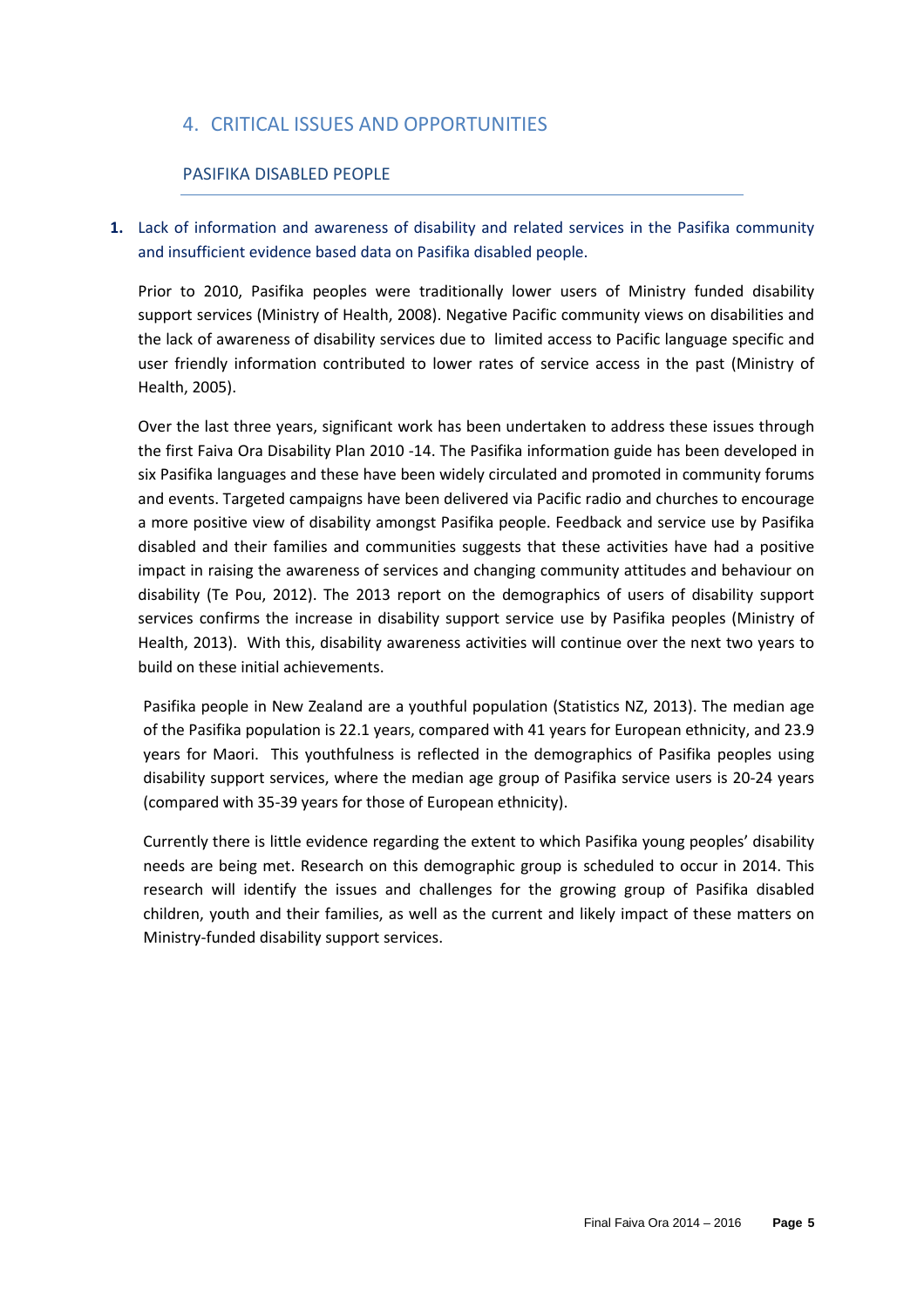#### **2.** Responsiveness of disability support services

Research had shown that Pasifika peoples experienced barriers in access and use of services across the disability system (Ministry of Health et al, 2004). This research noted that access barriers included cultural, linguistic, logistic and physical factors. The health and disability sector standards (2008)<sup>5</sup> serves to guide providers in their response to gain maximum engagement to achieve better outcomes for Pasifika disability service users, Pasifika staff and the community (Ministry of Health, 2010).

Some disability support services employ Pasifika staff and work with Pasifika consumer groups to improve service delivery to disabled Pasifika peoples and the wider Pasifika community (Le Va, 2013). While this addresses cultural and linguistic challenges and fosters relationships, Pasifika disabled people and their families – through Ministry of Health-hosted fono and other forums have identified the need for further development of culturally responsive service provision. The development of Pasifika service user satisfaction measures will assist the Ministry to monitor improvement in the responsiveness of disability support services to Pasifika people. The importance of culturally responsive personal plans of Pasifika disabled people is also acknowledged.

Key to on-going support of service responsiveness to Pasifika disability issues through advice and information is the Faiva Ora Leadership Group. This group will continue to meet 6-monthly to provide leadership and guidance. In addition to this, a draft Pacific service guideline is currently being developed for disability service providers to inform and guide their responsiveness to the needs of their Pasifika disabled consumers. It planned that this resource will be available in 2014. Further to this, service responsiveness could also be strengthened by the new Pasifika disability cultural training. Workers in disability services who have completed this training have noted its effectiveness in enhancing their engagements with Pasifika people and communities (Le Va, 2012).

Sector feedback has advised of the need for a Pasifika specific respite service. A Pasifika respite service will give Pasifika disabled and their families choice, control and flexibility on respite service options that they may choose to use. It further gives them access to a more culturally specific and appropriate service.

 $\overline{a}$ 

<sup>&</sup>lt;sup>5</sup> Standard 1.5: Recognition of Pacific values and beliefs. This guideline promotes participation of Pasifika peoples through effective service relationships, it supports access to services and encourages a culturally engaged workforce. It also guides service development that promotes Pasifika cultural competence (Ministry of Health, 2008).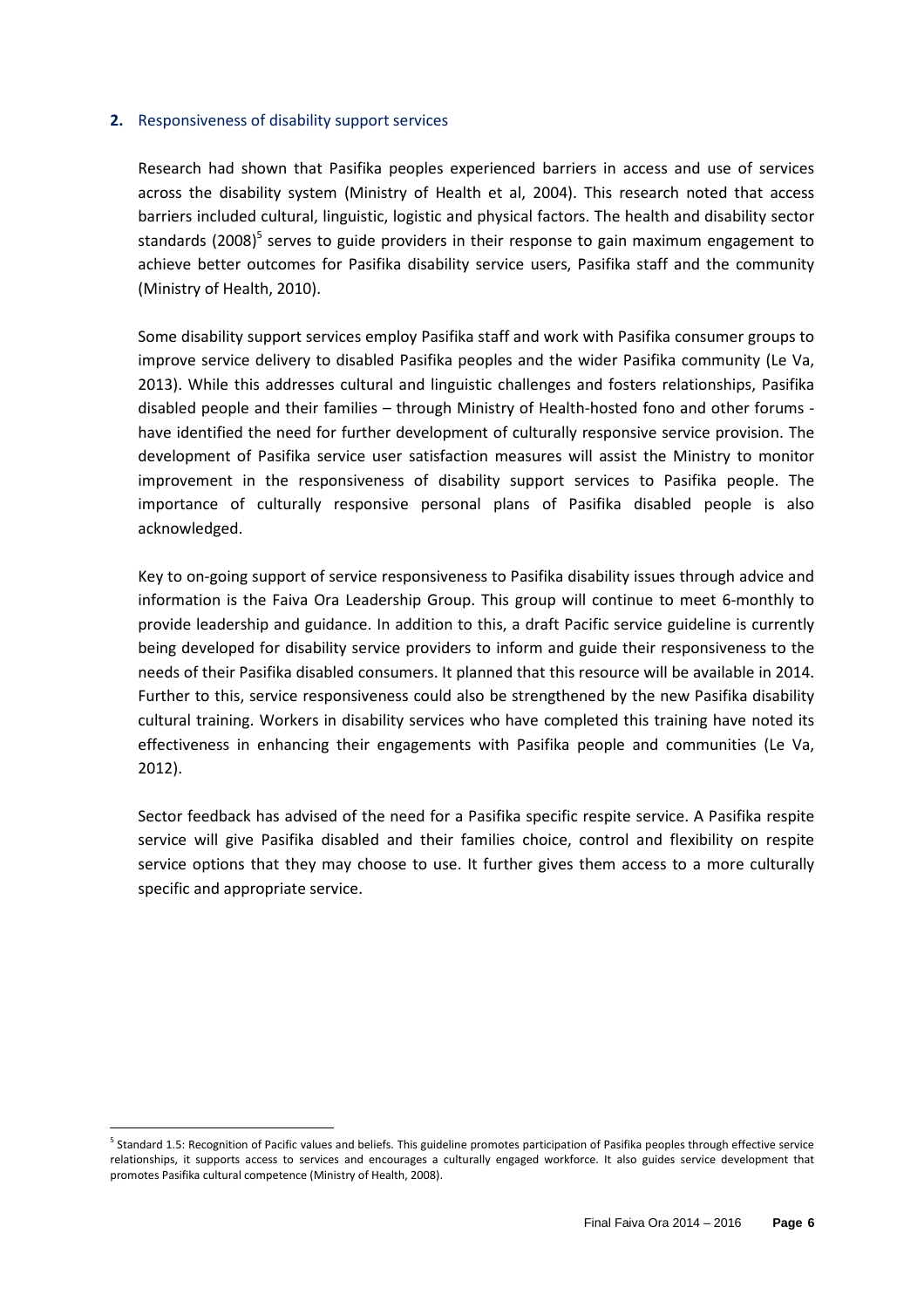#### **3.** Supports for family members and carers of Pasifika disabled people.

Pasifika disabled people are often cared for and supported by family members and carers who may be extended family members or trusted people from their wider community. For Pasifika peoples, care is often provided in their own home with limited access to formal supports (Ministry of Health, 2008).

Given the significance of their roles as carers, it is important that they are aware of, and have access to, family and carer learning to ensure effective care is provided to Pasifika disabled peoples while also ensuring family and caregivers' health and well-being is maintained (Twenty Pages, 2011).

#### **4.** Workforce Capacity and Capability

A well trained and skilled workforce is essential in the provision of quality services and supports for disabled people including Pasifika disabled people (Heathrose, 2009). Since 2010, the Pasifika disability workforce's access to training and development opportunities has improved through the availability of Ministry-funded workforce development and training grants. Building on this achievement will ensure the Pasifika workforce have core skills to undertake their responsibilities to achieve better outcomes for disabled people and also to safeguard their own health and wellbeing.

While Pasifika people make up eight per cent of the total paid disability workforce (DHBNZ, 2010), work is required to increase this number given future population projections and workforce demand. It is predicted that by 2051 one in five children in New Zealand will be of Pasifika ethnicity (Statistics NZ, 2006). Given these future projections, there will be a corresponding increase in the Pasifika disabled population. With this, it is critical that efforts be taken to have a workforce that reflects these changes. With Pasifika disability workers, services will be able to strengthen their linkages with Pasifika communities and address cultural and language barriers. This would lead to better outcomes for Pasifika disabled people (Ministry of Health, 2010). To this end, more Pasifika peoples should be encouraged to consider working and pursuing a career in the disability sector. For the non-Pasifika disability workforce who work with Pasifika disabled people and their families, there is a need for these workers to undergo Pasifika cultural training. This will improve engagement with Pasifika people.

Workforce development issues relating to Pacific people as outlined above will be addressed in actions outlined in the workforce action plan 2013 – 2016:

- *Increase the skills of the disability workforce (including Pacific disability workforce).*  This includes improving recruitment and retention strategies for disability services, and recognition of disability needs including cultural needs to regulated workforce.
- *Increase the skills of people with disabilities.*  This includes increase the uptake of training opportunities by Pasifika disabled.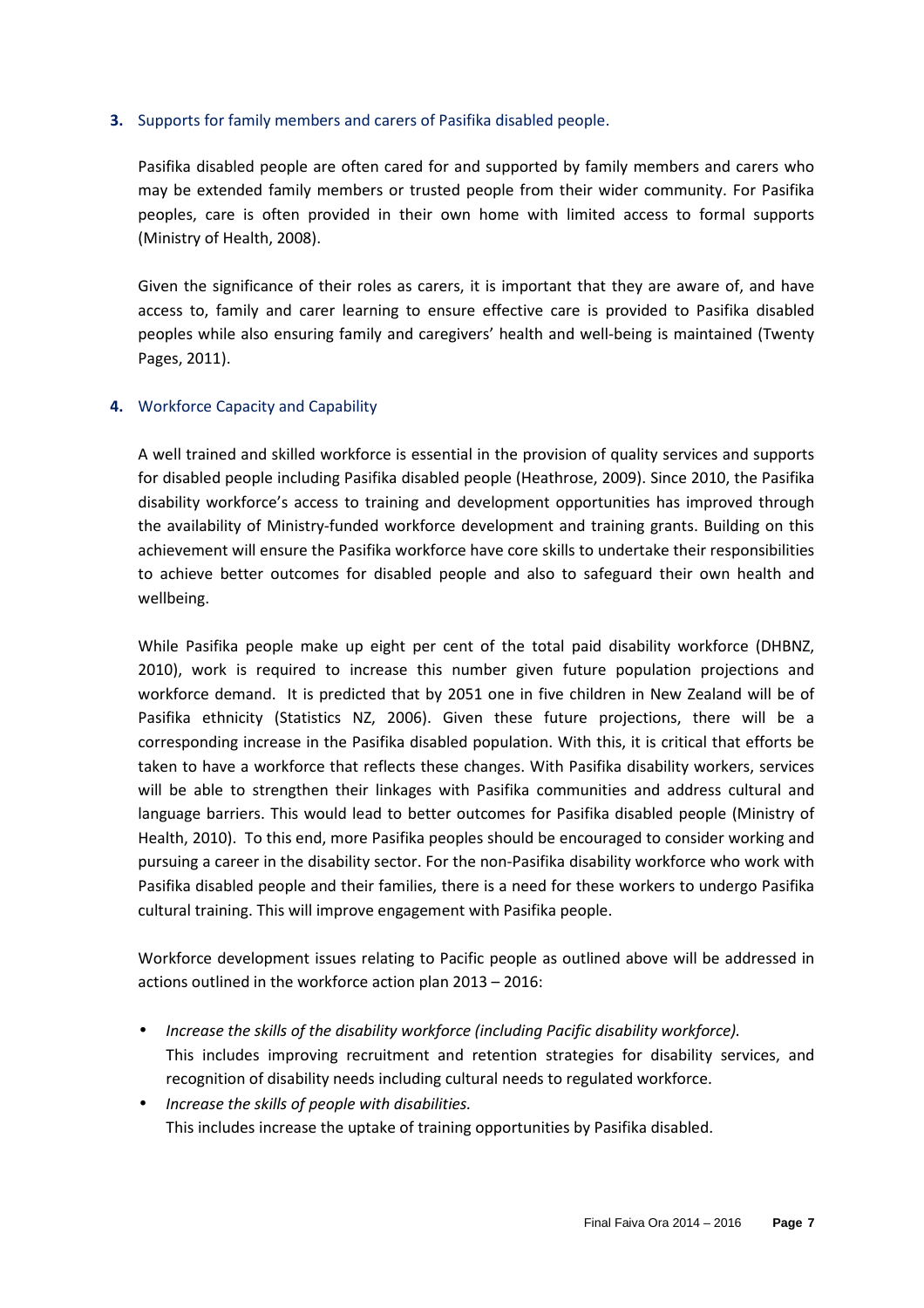# 5. FAIVA ORA 2014-2016

#### VISION

Pasifika disabled people and their families can live in their home and take part in their community in the same way other New Zealanders do.

#### PASIFIKA VALUES AND PRINCIPLES

To achieve the vision of Faiva Ora, it is important that Pasifika disabled people and their families are valued included and respected, have influence and control on how and where they live, are connected to their Pasifika communities, and have disability support services that are useful and culturally appropriate.

The following values and principles<sup>6</sup> will guide the implementation of Faiva Ora:

• Awareness and understanding the need of Pasifika disabled people and their families Pasifika disabled people are understood in the context of their disability, family, community and cultural preferences and are the centre of service planning and delivery.

#### • Improving disability outcomes

Pasifika disabled people receive quality supports that are culturally appropriate, useful and effective, and which enable them to fully participate in their lives.

#### • Respecting Pasifika culture

Pasifika people's connectedness to their family and communities is enabled, and Pasifika peoples world view, practices and protocols are respected.

#### • Valuing family

Pasifika families and their special role in Pasifika culture and community are respected, valued and supported.

#### • Working together

Pasifika peoples are supported through a holistic approach which includes Pasifika disabled people, their families and communities working together with the shared vision of government sectors and non-government sectors.

#### • Equity of Access

Pasifika peoples have equal access to services and supports and achieve better outcomes, in comparison to other population groups.

 6 Guiding principles from the Faiva Ora – National Pasifika Disability Plan 2010/13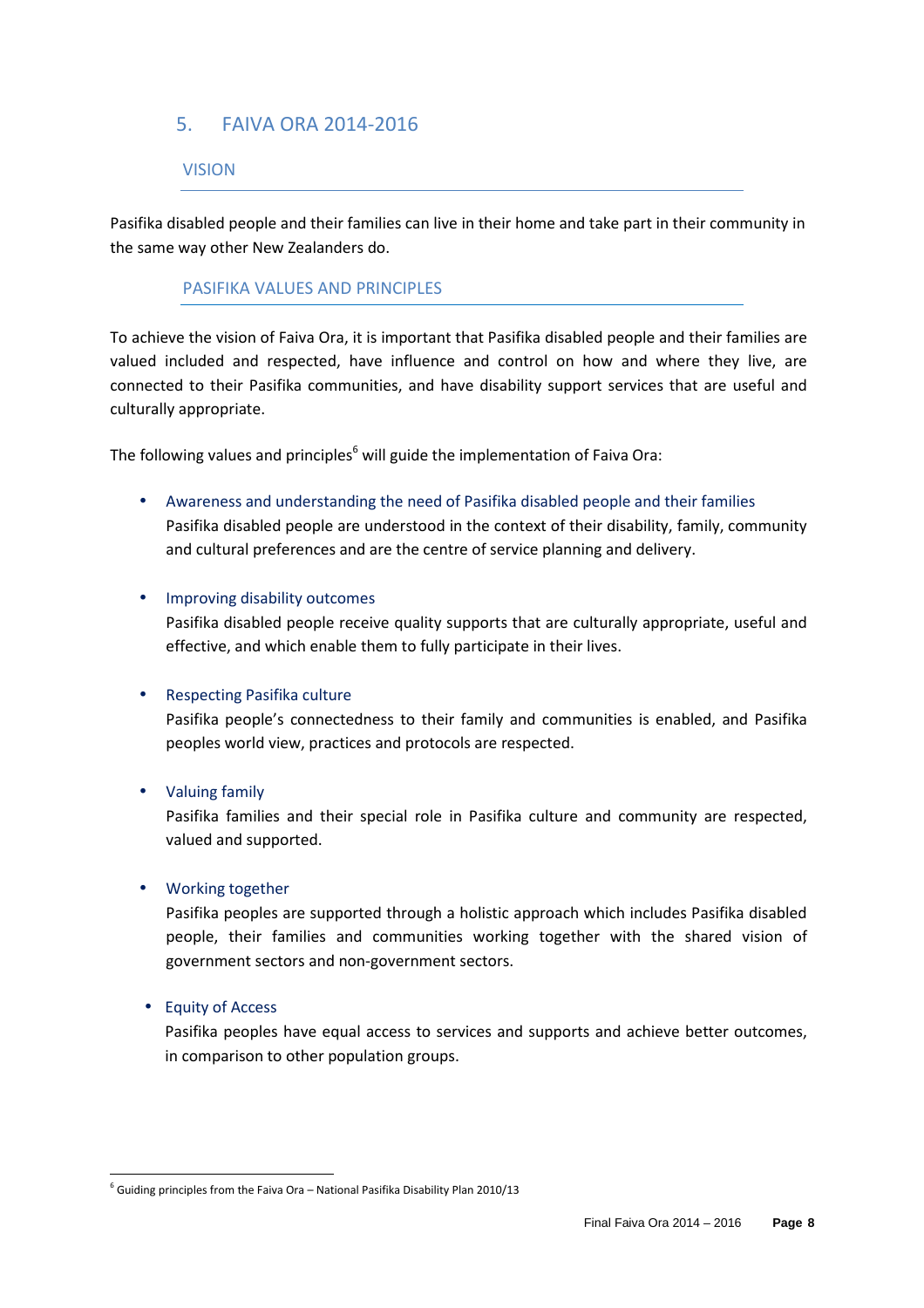# PRIORITY OUTCOMES AND ACTIONS

Faiva Ora sets out the actions for the next three years that will contribute to achieving its vision. There are three priorities of Faiva Ora 2014 - 2016.

- 1. Pasifika people are aware of, understand and know how to access disability services.
- 2. Disability support services meet the needs of Pasifika service users.
- 3. Family members and carers of Pasifika disabled people are supported to provide effective care.

# PRIORITY ONE

Pasifika people are aware of and understand disability issues and know how to access disability services

The following actions aim to meet the above objective:

| <b>Actions</b> |                                                                                           | <b>Deliverables</b>                                                                                                                                                                                                                                                                                                                                                                                                                                                                                    | Contributing             | <b>Due Date</b>  |
|----------------|-------------------------------------------------------------------------------------------|--------------------------------------------------------------------------------------------------------------------------------------------------------------------------------------------------------------------------------------------------------------------------------------------------------------------------------------------------------------------------------------------------------------------------------------------------------------------------------------------------------|--------------------------|------------------|
| 1.             | Improve Pasifika<br>community awareness of<br>disability.                                 | Disability awareness<br>$\bullet$<br>communication delivered to<br>Pasifika churches, community<br>groups, church leaders'<br>forums and radio campaigns'.                                                                                                                                                                                                                                                                                                                                             | Le Va                    | June 2016        |
| 2.             | Improve access to<br>information about<br>Ministry funded disability<br>support services. | Pasifika languages used in<br>Ministry written and oral<br>communication. This includes:<br>Information in clear and<br>$\bullet$<br>simple language and in easy<br>to read format is made<br>available to Pasifika with<br>disabilities by Le Va.<br>Media campaign by Le Va to<br>$\bullet$<br>heighten awareness of<br>disability services available to<br>Pasifika communities.<br>Communicate with primary<br>$\bullet$<br>and secondary healthcare<br>providers on Pasifika<br>disability needs. | Le Va<br>Vaka Tautua Ltd | <b>June 2016</b> |

 7 Include Pasifika festivals, Pasifika magazines, Pasifika leaders forums and professional peak body groups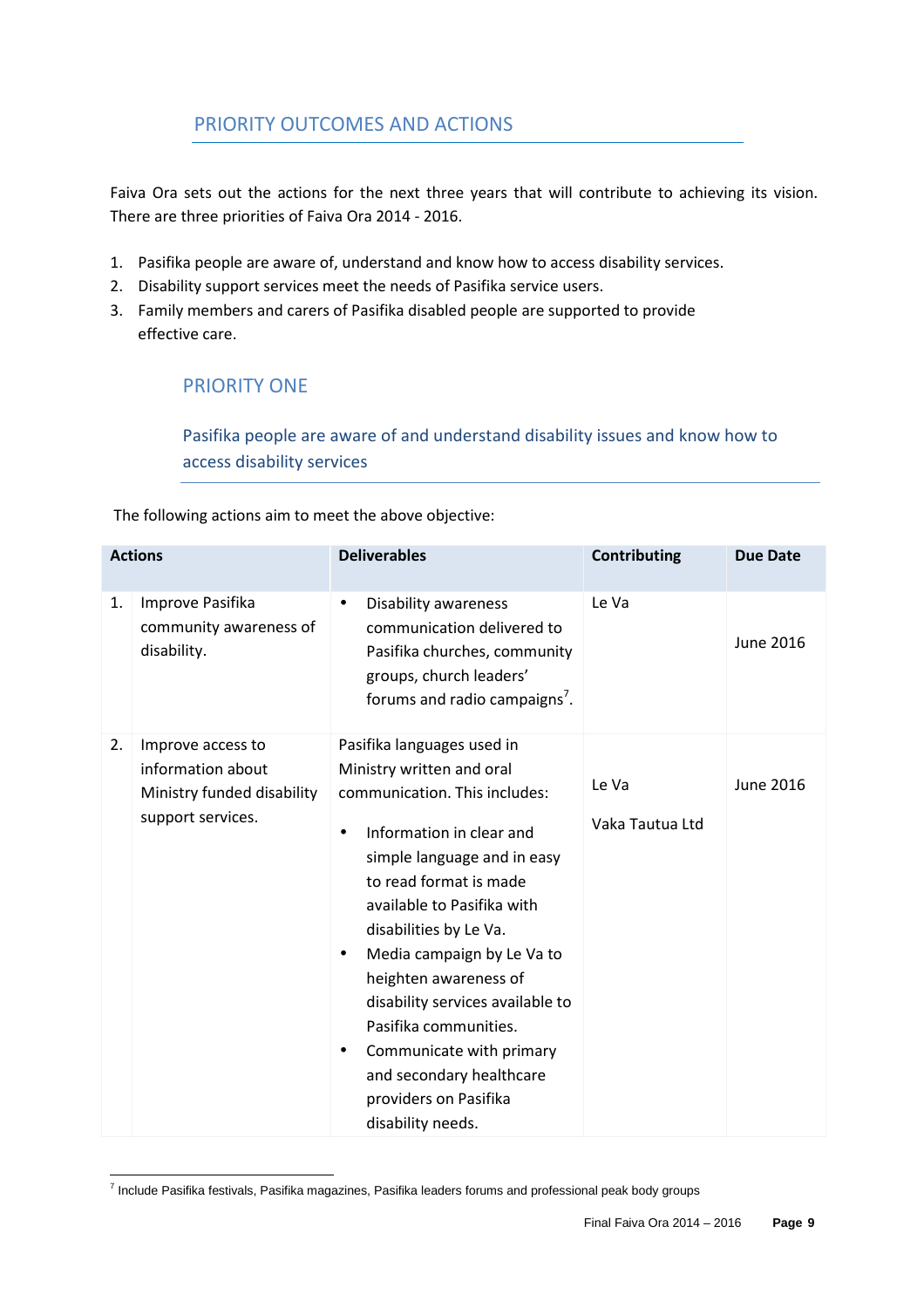| <b>Actions</b> |                                                                                                                                                                                                 | <b>Deliverables</b>                                                                                                                                                                                                                                                                                                                               | Contributing                                                                         | <b>Due Date</b>  |
|----------------|-------------------------------------------------------------------------------------------------------------------------------------------------------------------------------------------------|---------------------------------------------------------------------------------------------------------------------------------------------------------------------------------------------------------------------------------------------------------------------------------------------------------------------------------------------------|--------------------------------------------------------------------------------------|------------------|
|                |                                                                                                                                                                                                 | Pasifika disabled people and<br>$\bullet$<br>their aiga know how to access<br>disability support services.                                                                                                                                                                                                                                        |                                                                                      |                  |
| 3.             | Identify and address<br>barriers facing Pasifika<br>disabled children, youth<br>and their families.                                                                                             | Research report on Pasifika<br>$\bullet$<br>children, youth and their<br>families is completed.<br>Actions are taken to improve<br>$\bullet$<br>outcomes for Pasifika<br>disabled children, youth and<br>their families.<br>Support to implement<br>$\bullet$<br>vulnerable children's action<br>plan with a focus on Pacific<br>disabled people. | University of<br>Auckland / School<br>of Population<br>Health                        | June 2016        |
| 4.             | Work with Ministry<br>funded disability Needs<br><b>Assessment Service</b><br>Coordination agencies to<br>improve information on<br>Pasifika needs<br>assessment and service<br>referral rates. | Improved NASC data capture<br>$\bullet$<br>and reporting of access<br>numbers for Pasifika people.<br>Increase in Pasifika disabled<br>$\bullet$<br>people's awareness and more<br>access of the Individualised<br>Funding Scheme.<br>Six monthly reporting on<br>$\bullet$<br>needs assessment numbers<br>for Pasifika people.                   | <b>Needs</b><br>Assessment<br>Service<br>Coordination<br>agencies<br>Vaka Tautua Ltd | <b>June 2016</b> |
| 5.             | Collect and report on<br>disability services access<br>rates for Pasifika people.                                                                                                               | Annual report on Pasifika<br>٠<br>people services access rates<br>to monitor trends and issues.<br>Report to include<br>demographic data.                                                                                                                                                                                                         | Ministry of Health                                                                   | <b>June 2015</b> |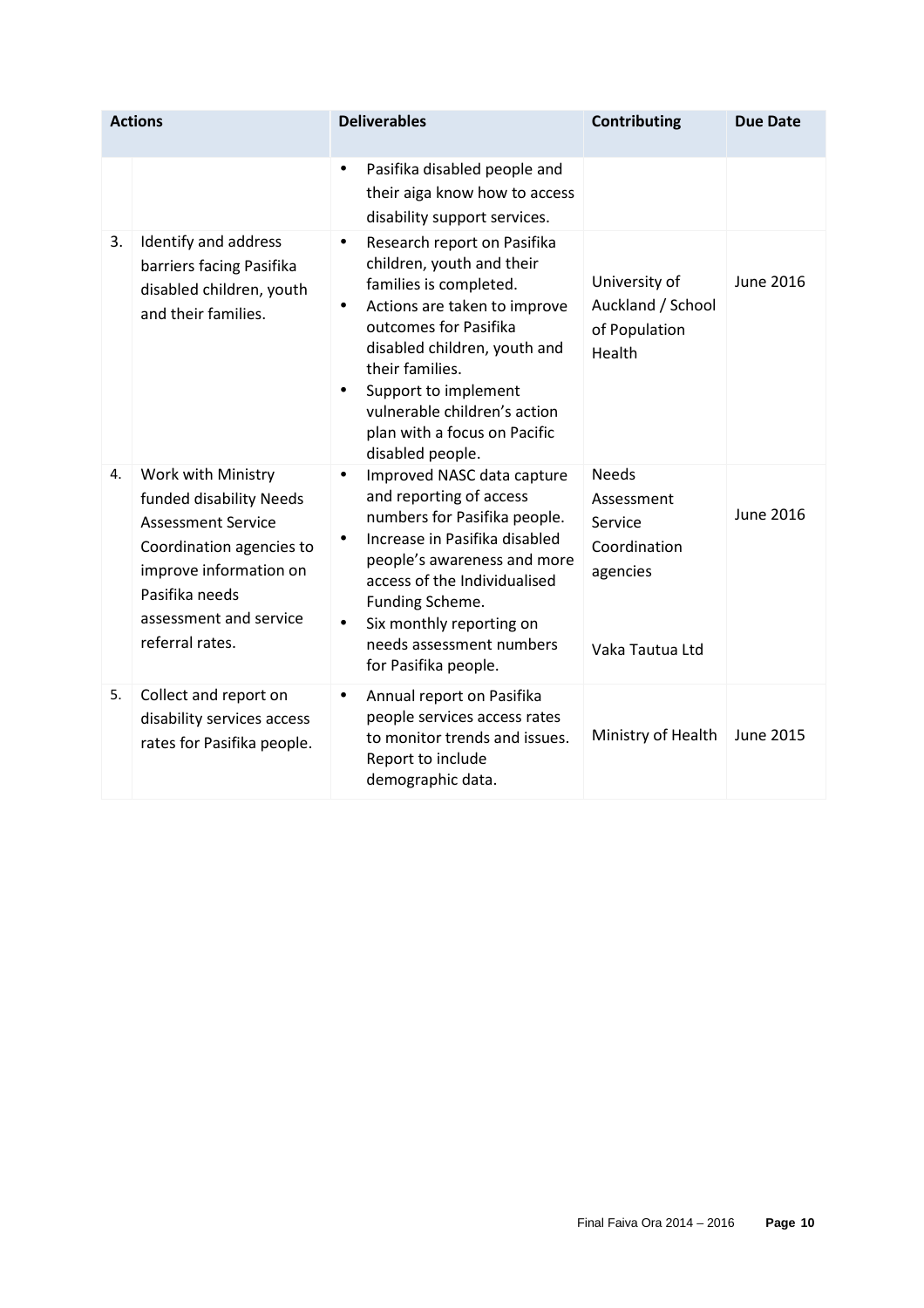# PRIORITY TWO

# Disability support services meet the needs of Pasifika service users

The following actions aim to meet the above objective:

| <b>Actions</b> |                                                                                                                                    | <b>Deliverables</b>                                                                                                                                                                                  | <b>Responsibilities</b>                               | <b>Due Date</b>  |
|----------------|------------------------------------------------------------------------------------------------------------------------------------|------------------------------------------------------------------------------------------------------------------------------------------------------------------------------------------------------|-------------------------------------------------------|------------------|
| 1.             | Establish mechanism to<br>measure Pasifika peoples'<br>satisfaction with Ministry-<br>funded disability support<br>services.       | Tool to measure satisfaction<br>specific for Pasifika peoples<br>using disability support<br>services.                                                                                               | Le Va<br><b>Disability Support</b><br><b>Services</b> | June 2015        |
| 2.             | Ensure Pasifika disabled<br>peoples' needs are<br>specifically identified and<br>addressed by Ministry<br>funded support services. | Bi -annual Pasifika consumer<br>fonos.<br>Personal plans for Pasifika<br>disabled peoples include:<br>Cultural needs<br>$\bullet$<br>Timeliness and flexibility<br>$\bullet$<br>of service delivery. | Ministry of Health<br>Le Va                           | <b>June 2016</b> |
| 3.             | Support the provision of<br>advice and expertise of<br>the Faiva Ora Leadership<br>Group                                           | Faiva Ora leadership Group<br>annual plans implemented<br>and completed.                                                                                                                             | Le Va                                                 | <b>June 2016</b> |
| 4.             | Strengthen connection<br>between Faiva Ora<br>Leadership Group<br>members with Pasifika<br>communities they<br>represent.          | Awareness heightened by<br>Pasifika communities and<br>disability services of group<br>purpose and members.                                                                                          | Le Va                                                 | <b>June 2016</b> |
| 5.             | Finalise, disseminate<br>widely and support the<br>use of the Pasifika good<br>practice guideline.                                 | Ministry funded disability<br>support services use, Pasifika<br>good practice guideline.<br>Pasifika peoples' satisfaction<br>with disability support services<br>increases.                         | Le Va<br>Vaka Tautua Ltd                              | June 2016        |
| 6.             | Provide carer respite<br>service for Pasifika<br>people.                                                                           | Pasifika specific carers service.                                                                                                                                                                    | Ministry of Health                                    | December<br>2015 |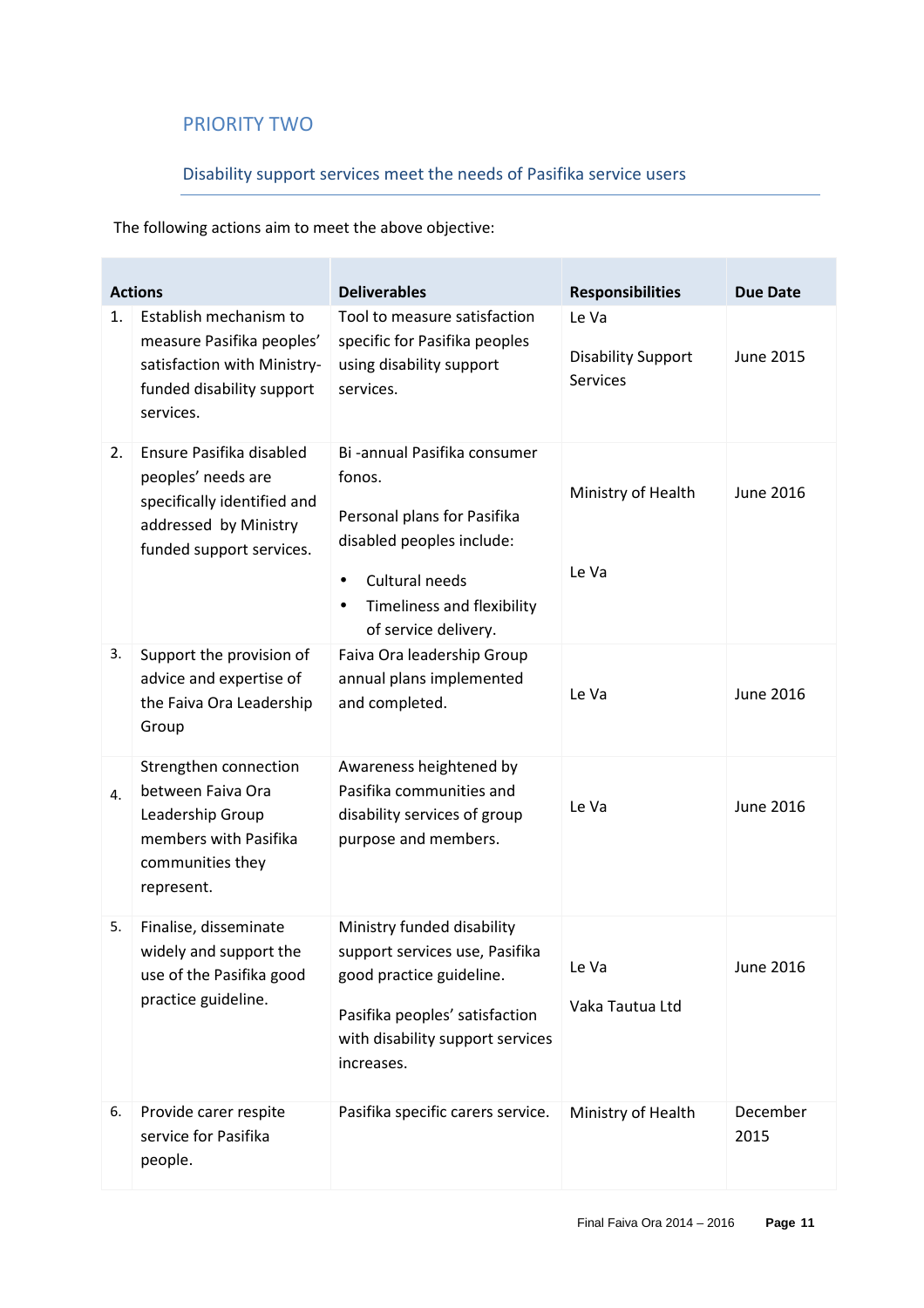| <b>Actions</b> |                                                                                                            | <b>Deliverables</b>                                                                           | <b>Responsibilities</b> | Due Date         |
|----------------|------------------------------------------------------------------------------------------------------------|-----------------------------------------------------------------------------------------------|-------------------------|------------------|
|                | Continue to deliver<br>Pasifika cultural training<br>to Ministry funded<br>disability support<br>services. | 10% increase in the number of<br>disability workers trained in<br>Pasifika cultural training. | Le Va                   | December<br>2015 |

# PRIORITY THREE

Family members and carers of Pasifika disabled peoples are supported to provide effective care

The following actions aim to meet the above objective:

| <b>Actions</b> |                                                                                                          | <b>Deliverables</b>                                                                                                               | <b>Responsibilities</b> | Due Date         |
|----------------|----------------------------------------------------------------------------------------------------------|-----------------------------------------------------------------------------------------------------------------------------------|-------------------------|------------------|
| 1.             | Deliver family and carer<br>learning opportunities<br>tailored to meet the<br>needs of Pasifika peoples. | Family and carer learning<br>opportunities are delivered<br>and resources developed and<br>made available to Pasifika<br>peoples. | Ministry of Health      | <b>July 2015</b> |

# 7. MONITORING OF ACTION PLAN REPORTING AND MONITORING OF THE ACTION PLAN

The Ministry of Health will oversee, monitor and report on implementation of all plan activities. Le Va and the Faiva Ora Leadership Group will be engaged in implementing some of the actions.

The Faiva Ora Leadership Group will meet six-monthly to provide advice and leadership regarding the effective delivery of actions in the plan.

Progress reports on the plan will be provided to the Minister for Disability Issues through the monthly Ministers' reports. Quarterly progress reports will be reviewed by the Senior Leadership Team, and communicated to the disability sector through the Ministry of Health disability support services newsletter.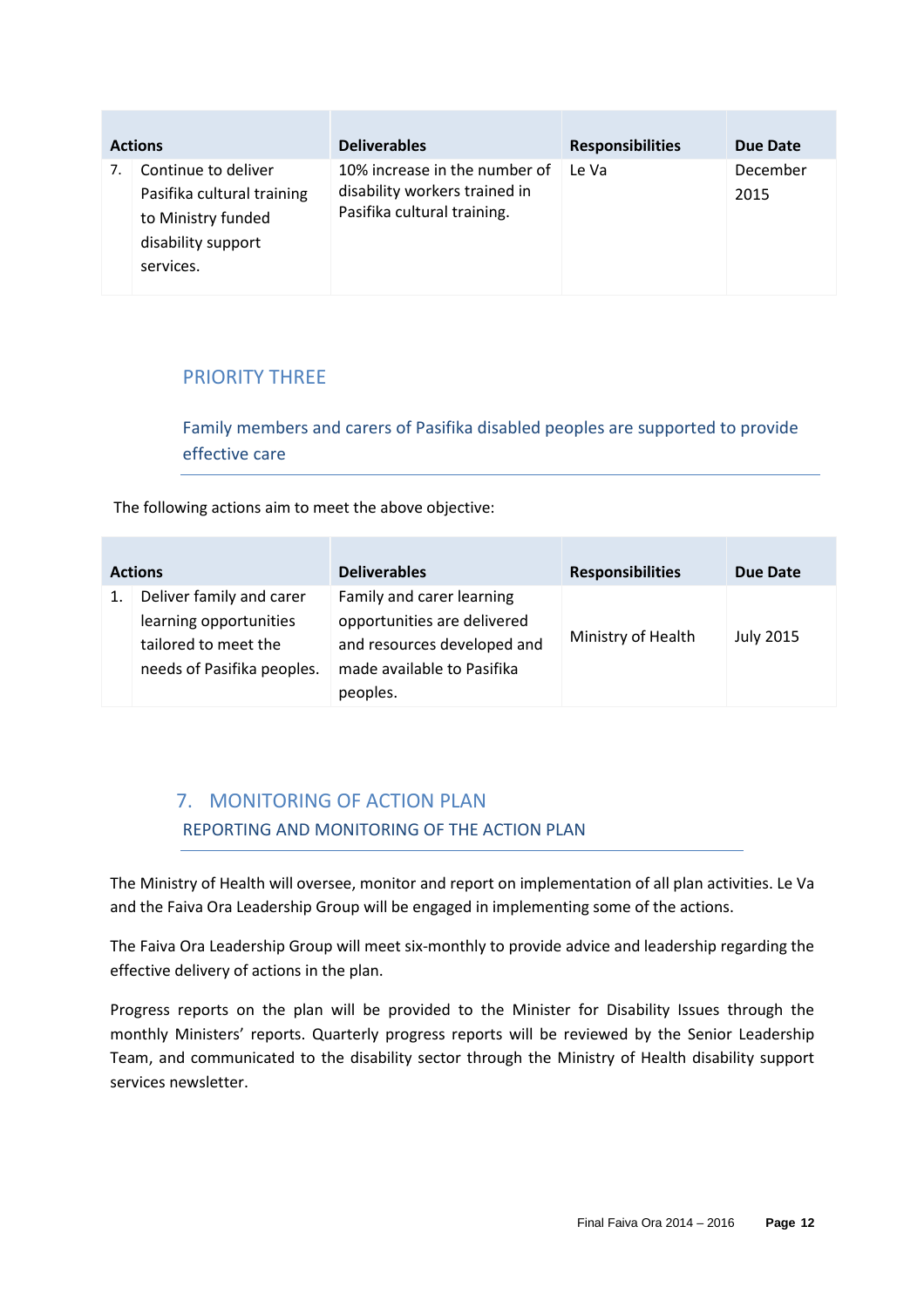# 8. REFERENCES FAIVA ORA 2014 -2016

Huakau G. & Bray A. 2000. 'Talking Disabilities' from a Pacific Perspective. Dunedin: Donald Beasley Institute.

Le Va Inc.2013. *A Good Practice Guideline for Disability Support Services (Draft)*. Auckland. Ministry of Health.

Minister for Disability Issues.2001.*The New Zealand Disability Strategy*. Making a World of Difference Whakanui Oranga. Wellington: Office for Disability Issues.

Ministry of Health, Accident Compensation Corporation, Office for Disability Issues. 2004. Living with Disability in New Zealand: A descriptive analysis of results from the 2001 Household Disability Survey of Residential Facilities. Wellington: Ministry of Health.

Ministry of Health.2008. *Pacific People's Experience of Disability*. Wellington: Ministry of Health.

Ministry of Health.2010. 'Ala Mo'ui – Pathways to Pacific Health and Wellbeing 2010 – 2014.Wellington. Ministry of Health.

Ministry of Health.2010. *Faiva Ora – National Pasifika Disability Plan 2010 -2013*.Wellington:Ministry of Health.

Ministry of Health.2011. *Disability Support Services Strategic Plan 2010 to 2014*. Wellington. Ministry of Health.

Ministry of Health. 2013. *Disability Support Services Client Demographics Report September 2013 (Draft)*. Wellington: Ministry of Health

PIASS (Pacific Information, Advocacy and Support Services Trust). 2005. *The Auckland Pacific Disability Research Report.* Auckland: Ministry of Health.

Statistics New Zealand. 2007a. *2006 Disability Survey: Hot off the press.* URL: http://www.stats. govt.nz/products-and-services/info-releases/disability-survey-2006.htm. Accessed 5 December 2007.

Statistics New Zealand. 2007b. *Pacific Profiles 2006.*  URL:http://www.stats.govt.nz/analyticalreports/pacific-profiles-2006/default.htm. Accessed 5 December 2007

Synergia.2010.Lu'i Ola Pacific Disability Project: Collaboration and Governance Evaluation. Auckland. Ministry of Pacific Island Affairs.

Te Pou.2013a. *Monitoring Reports 2011,2012, 2013.* - National Coordination Service to Implement the National Pasifika Disability Plan. Mental Health Programmes Limited trading as Te Pou. Auckland: Ministry of Health.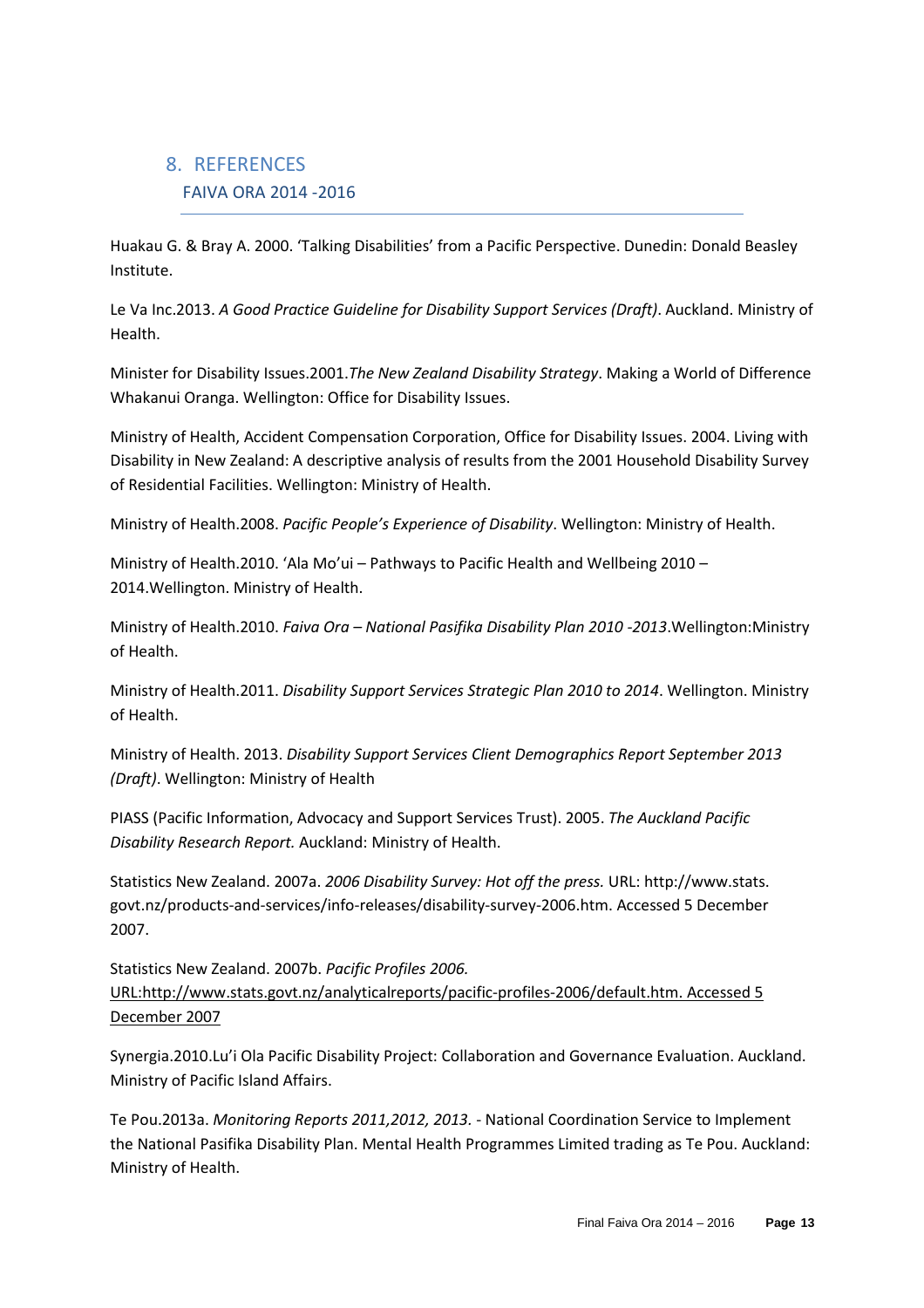Te Pou.2013b. *National Training Coordination Service. Annual Report for 2012*. Auckland. Ministry of Health

Twenty Pages Ltd.2011. *A review of Family / Whanau Carer Training Programmes*. Auckland. Ministry of Health.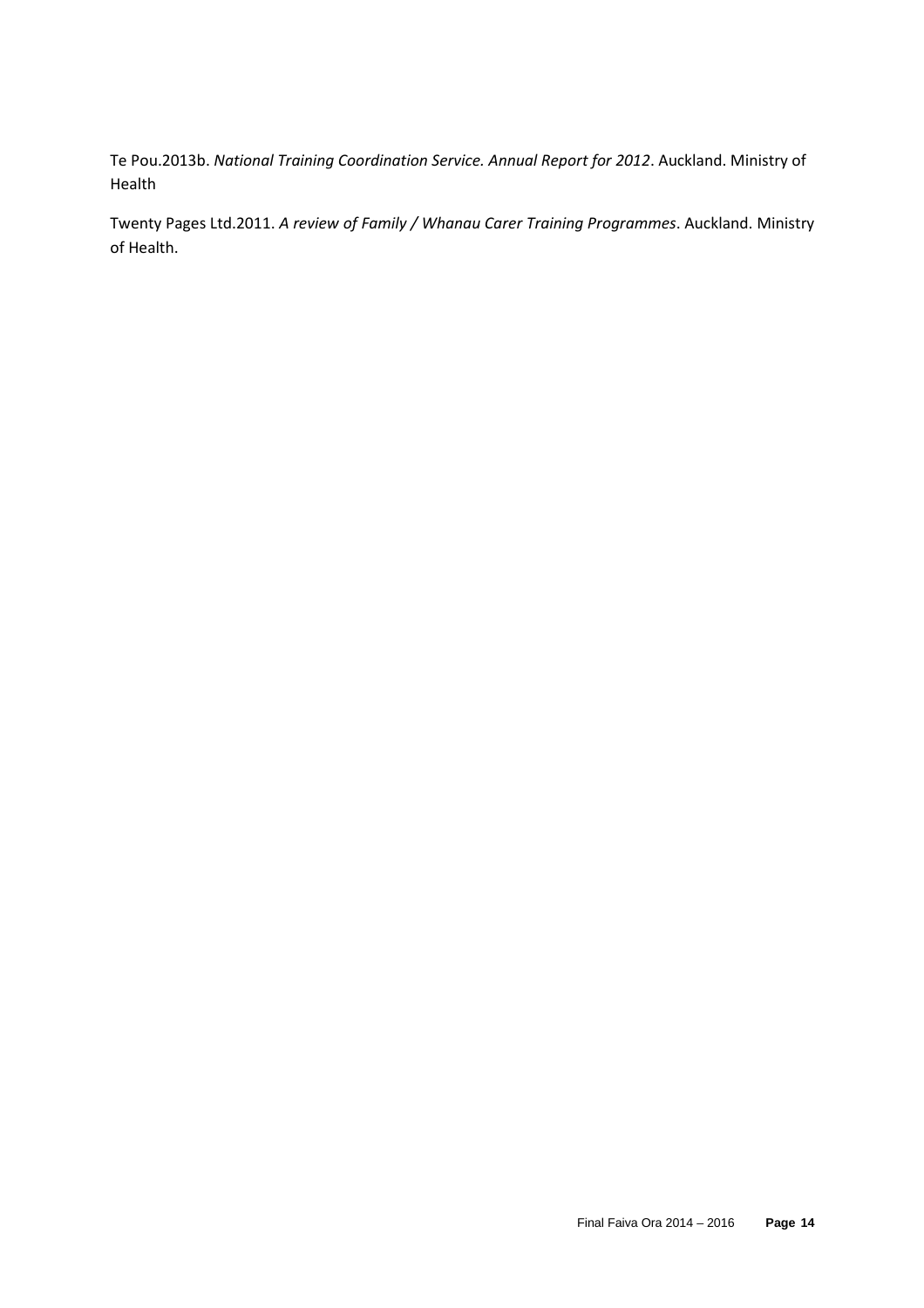#### **A P P E N D I X O N E**

#### **B a c k g r o u n d**

#### Faiva Ora - National Pasifika Disability Plan 2010 - 2013

In October 2010, the Minister of Disability Issues and Associate Minister of Health launched the first Ministry of Health Faiva Ora National Pasifika Disability Plan 2010-2013. This plan signified a national co-ordinated and collaborative response by the Ministry of Health Disability Support Services and the disability sector to addressing issues experienced by Pasifika disabled people, their families and caregivers.

To deliver on the plan's priorities and achieve its intended outcomes, the Ministry contracted Le Va<sup>8</sup> to implement the plan. Working with Pasifika disabled people and communities and Ministry funded disability support services, Le Va implemented initiatives which aimed to strengthen the capability and capacity of the Pasifika disability workforce, improve disability service responsiveness to Pasifika disabled peoples and address service access barriers including traditional Pasifika perspectives of disability.

While significant achievements have been noted as a result of the previous plan, further work is required to address barriers to accessing specific disability services and enhance service provider responsiveness to Pasifika disabled people and their families.

#### **A c h i e v e m e n t s**

Implementation of the Faiva Ora plan 2010-2013 has resulted in a number of achievements which include:

#### **A more culturally competent disability workforce**

The Engaging Pasifika disability cultural programme was specifically designed for and delivered to staff working within disability support services to strengthen their engagements with Pasifika disabled, their family members and caregivers. A total of 282 (Te Pou, 2013a) workers have completed the training and over 90% (Te Pou, 2013a) of participants have reported an improvement in their basic knowledge and understanding towards engaging confidently with Pasifika service users (Te Pou, 2013a).

#### **A better-trained and skilled Pasifika disability workforce**

• There has been an increase in the number of Pasifika disability workers accessing training and development opportunities and gaining qualifications (Year 2010: 371 people, Year 2011: 215 people, Year 2012: 467 people (Te Pou, 2013b). As a result, more Pasifika workers are well equipped with the core skills and knowledge to undertake their responsibilities.

l <sup>8</sup> Legal entity now Le Va Pacific Inc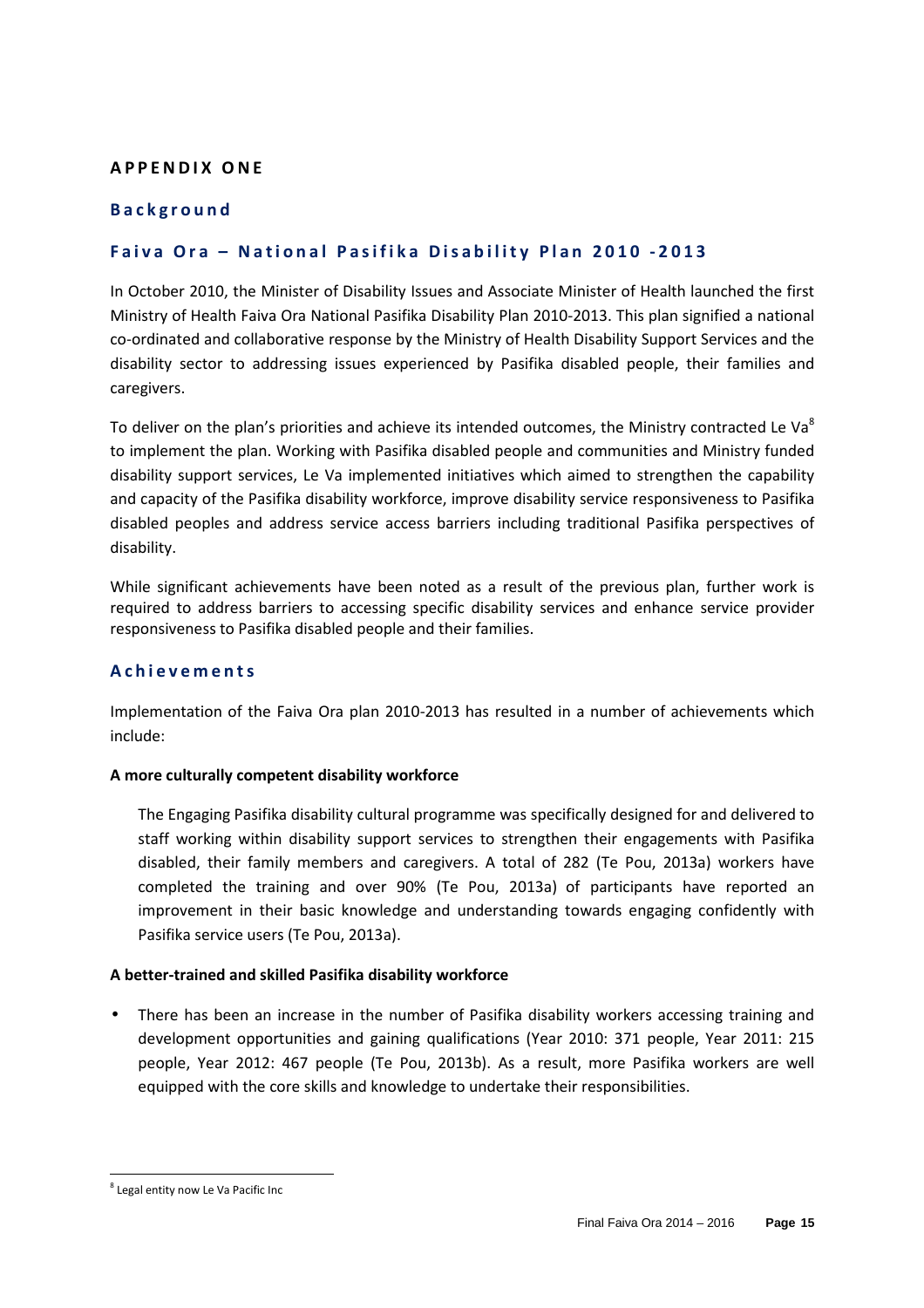• Pasifika peoples have become more aware of, and have become more interested in, the variety of careers in the disability sector (Te Pou, 2013a). This has been achieved through the 'Work that Matters' booklet<sup>9</sup>, advertisements on Pacific radio<sup>10</sup>, disability work profiles<sup>11</sup> on Le Va website and social media Facebook ( Te Pou, 2013a).

## **Pasifika advice and perspectives inform Ministry of Health policy, planning and programme delivery**

Since its establishment in 2010, the Faiva Ora leadership group<sup>12</sup> has provided valuable Pasifika disabled, family, community and worker advice on Ministry of Health work programmes $^{13}$ . As a result, Pasifika representation is now prominent in the Enabling Good Lives work<sup>14</sup> and New Model work<sup>15</sup> and other Ministry of Health sector groups<sup>16</sup>.

#### **Accessible and culturally appropriate information on disability services for Pasifika people**

Pasifika people are now able to access easy to read and culturally appropriate information on disability support services through the Pasifika information guide. Available in six Pasifika languages<sup>17</sup>, this user friendly guide provides Pasifika people with information on how to access disability services and the types of services available.

#### **Positive Pasifika solutions challenge entrenched views and issues facing Pasifika disabled**

- In 2010, the *Lu'i Ola<sup>18</sup>* Pasifika church toolkit in Auckland region challenged traditionally negative views and has improved community attitudes and behaviour on disability (Synergia, 2010).
- The Growing Pacific Solutions (GPS) national Pasifika conference in 2012 provided a forum for disability service providers, community groups and funders to share Pasifika solutions to addressing Pasifika disability issues. Over 70% of attendees noted the forum was valuable in raising awareness and sharing knowledge of solutions which they can implement in their work and community environment (Te Pou, 2012).

l

<sup>13</sup> New Model programme, Enabling Good Lives work, Choices in Community Living Project, Individualised Funding Scheme, Spinal Cord Injury Initiative, Disability Workforce Development Programme, Funded family carers, DSS Strategic and Business Planning.

<sup>&</sup>lt;sup>9</sup> Booklet developed and distributed at Pasifika community forums, to high schools and Pasifika youth studying health and allied tertiary students and Ministry of Health consumer and provider forums.

 $^0$  Niu Fm and 531 PI

 $11$  1298 individual views of profiles on Le Va website

<sup>&</sup>lt;sup>12</sup> Members include Pasifika disabled people (7) with varying disabilities, family and carers (1), disability workers (3). Group members are of different Pasifika ethnicity from the Auckland, Wellington, Christchurch and Dunedin areas.

<sup>&</sup>lt;sup>14</sup> Two members of Faiva Ora leadership group in the Enabling Good Lives Leadership Group 2013

<sup>15</sup> National Reference Group and Framework Redesign Group

<sup>&</sup>lt;sup>16</sup>Ministry of Health Disability Sector Strategic Reference Group, Disability Consumer Consortium

<sup>17</sup> Samoan, Tongan, Cook Island, Niuean, Fijian, Tokelauan

<sup>&</sup>lt;sup>18</sup> Lu'i Ola Auckland Regional Cross Government Project 2009/11 was a collaborative response by government agencies aimed to raise awareness of issues and challenges facing Pasifika disabled people.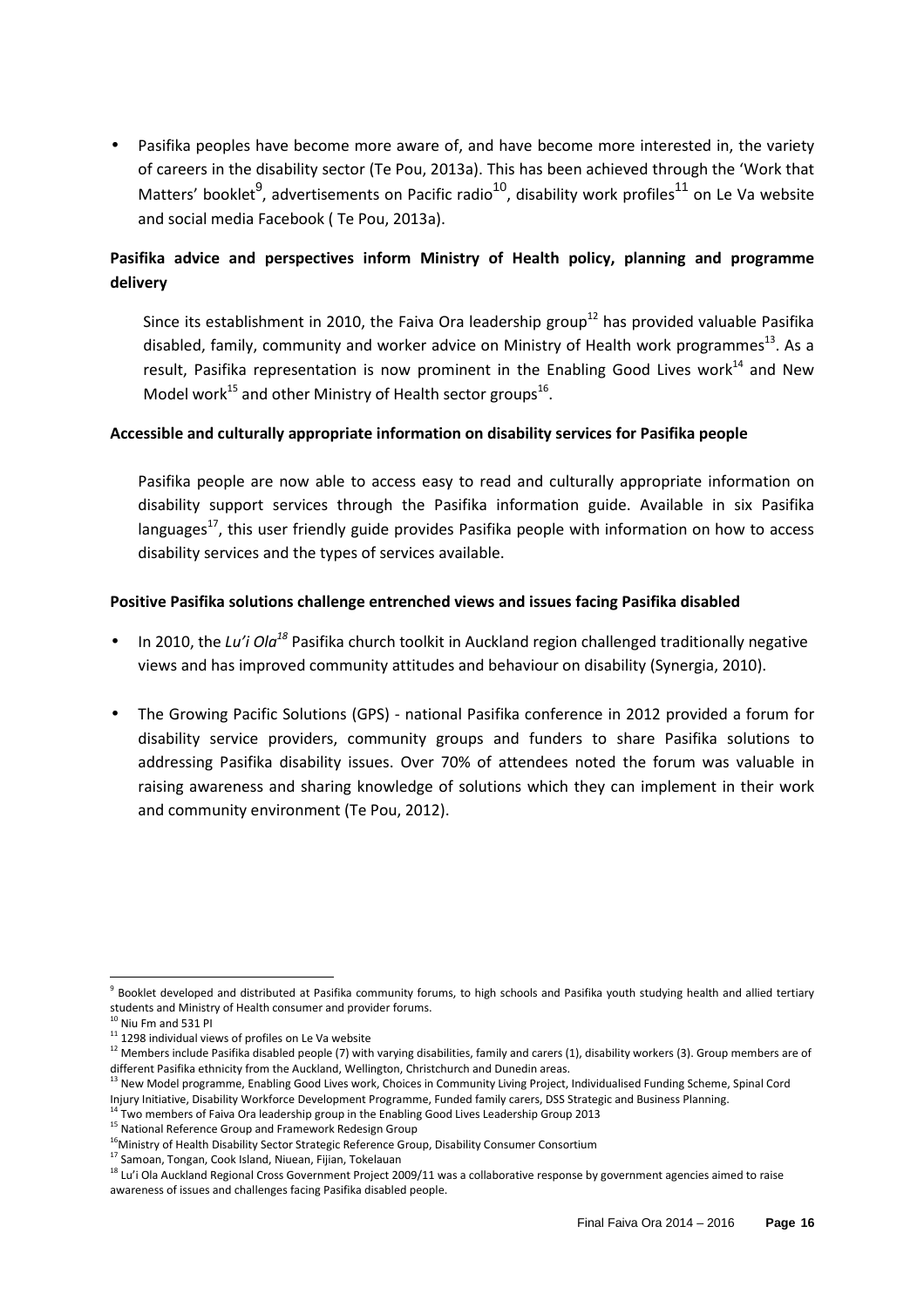#### **A P P E N D I X T W O**

#### **G o v e r n m e n t P r i o r i t i e s**

The Faiva Ora plan contributes to improving outcomes for Pasifika disabled people and their families in New Zealand. To support the achievement of this, the plan reflects the priorities, and contributes to the delivery of, the following Government policies and strategies:

#### **1. New Zealand Disability Strategy 2001 (2001)**

This strategy outlines the need to promote participation of disabled Pacific peoples<sup>19</sup>. This involves increasing access to, and quality of, both Pacific and mainstream service providers, support Pacific disability workforce development, encourage Pacific communities to consider disability issues and perspectives and promoting Pacific disabled participation.

#### **2. Ministry of Health 'Ala Mo'ui – Pathways to Pacific Health and Wellbeing 2010 – 2014**

This sets out the priority outcomes and actions over five years that will contribute towards achieving better health outcomes for Pacific people, their families and communities. It aims to ensure Pacific workforce supply meets service demand, support systems and services to meet the needs of Pacific people, support more services delivered locally in the community and in primary care, ensure Pacific people are better supported to be healthy and to improve broader determinants of health for Pacific people.

#### **3. United Nations Convention on the Rights of Persons with Disabilities (2006)**

The New Zealand Government has ratified this Convention which aims to promote, protect and ensure full and equal rights and freedoms for all disabled people and promote respect for their inherent dignity. Its core principles include: accessibility, equality of opportunity, nondiscrimination, participation and inclusion, independence and autonomy, freedom to make choices, respect for difference and acceptance of disabled people as part of human diversity.

#### **4. Children's Action Plan (2012)**

This plan aims to protect vulnerable children who are at risk of harm now or in the future. It contains comprehensive solutions to complex problems which include legislative changes, information sharing, tracking vulnerable children, tougher penalties and monitoring of child abusers, screening those who work with children, a free child protect phone line, public awareness campaigns, local children's teams and shared responsibilities for all New Zealanders.

#### **5. New Zealand Carers' Strategy and Five Year Action Plan (2008)**

This strategy and action plan aimed to address some of the issues that impact on the thousands of New Zealanders who assist friends and family members who need help with everyday living because of ill health, disability or old age.

l  $19$  Objective 12 – Promote participation of Pacific disabled people.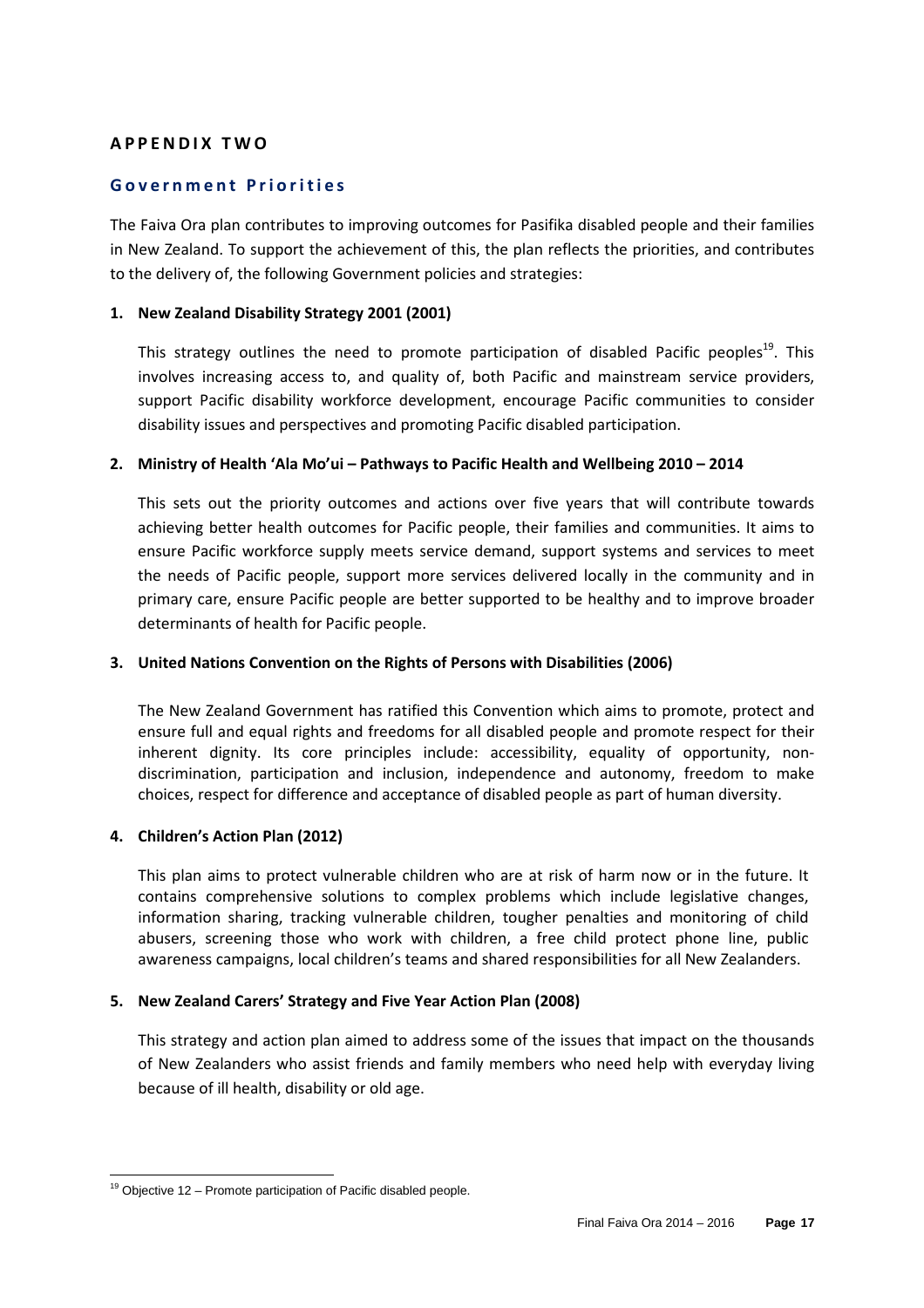#### **6. All of Government Initiatives for Better Public Services.**

Delivering better public services within tight financial constraints is one of the Government's four priorities and achieving results that make a difference to New Zealanders is central to that. Ten specific results have been identified, set across five result areas of which includes initiatives on boosting skills and employment, vulnerable children, improving interaction with government and for New Zealanders to live longer, healthier, more independent lives - all of which have Pacific peoples development implications.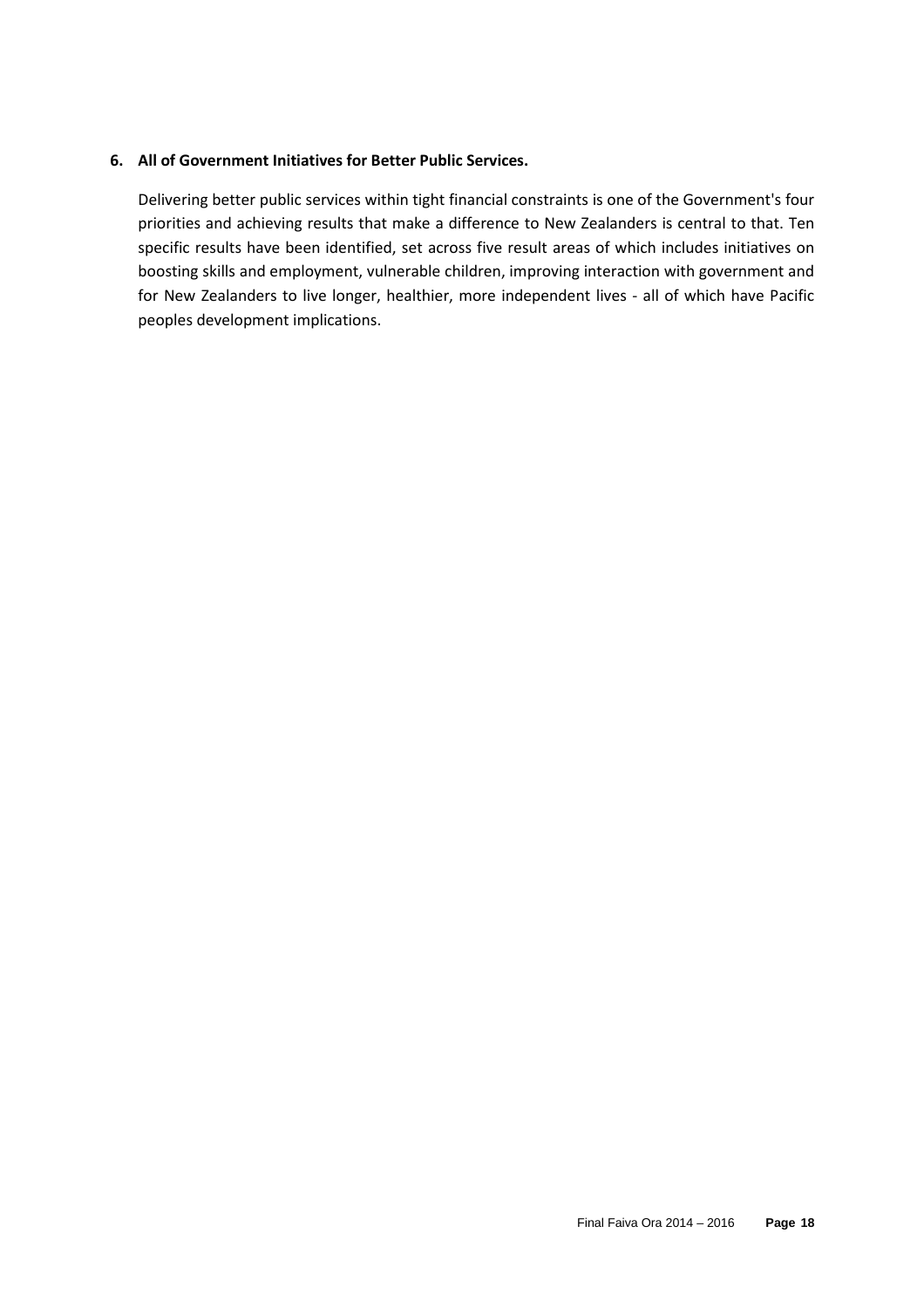#### **A P P E N D I X T H R E E**

#### **Ministry of Health Priorities**

#### **Disability Support Services**

The Ministry of Health Disability Support Services (DSS) is a business unit within the Ministry of Health. It is responsible for the planning and funding of disability support services. DSS also supports forums including the bi-annual Pacific consumer fonos<sup>20</sup> and groups like the Faiva Ora leadership group where Pacific disabled, their families and caregivers can identify strategic disability issues and opportunities, which are then used to inform the Ministry's policy advice to government, the DSS strategic direction and the procurement of disability support services. Disability services, which are purchased using the National Disability Support Services appropriation, are for people (generally under 65 years of age) with long term physical, intellectual and / or sensory impairment that require on-going support<sup>21</sup>.

#### **Disability Support Services Strategic Plan**

The first DSS strategic plan set out the overarching direction for the work of Disability Support Services (DSS) from 2010 to 2014. It aimed to give disabled people equitable and quality services including the implementation of Faiva Ora National Pasifika Disability Plan. The new DSS Strategic Plan being developed for 2014-18 will continue to aim for improved outcomes for Pasifika people with disabilities.

#### **Strategic Direction**

l

Over the last three years, Disability Support Services has embarked on a new strategic direction which offers disabled people and their family/*aiga* 'more choice, control and flexibility' regarding the disability support services they use. It is recognised that people with disabilities and in some instances their families are best placed to determine how they want to live, develop goals for their lives and determine how their support needs can best be met.

To support the achievement of the new strategic direction, the Ministry of Health has focussed on developing, demonstrating and evaluating the New Model for Supporting People with Disabilities. The model focuses on greater information and assistance being offered to people with disabilities and their families through local area coordinators. It also aims to increase the availability of individualised funding arrangements and more flexible service contracting.

 $^{20}$  This is a term used in Pasifika languages like Samoan, Cook Island and Tongan which means councils or meetings great and small and applies to national assemblies, as well as local village councils or any type of meeting between people

 $^{21}$  District Health Boards provide supports for people with a disability who are over 65 and those aged 50-65 with similar support needs.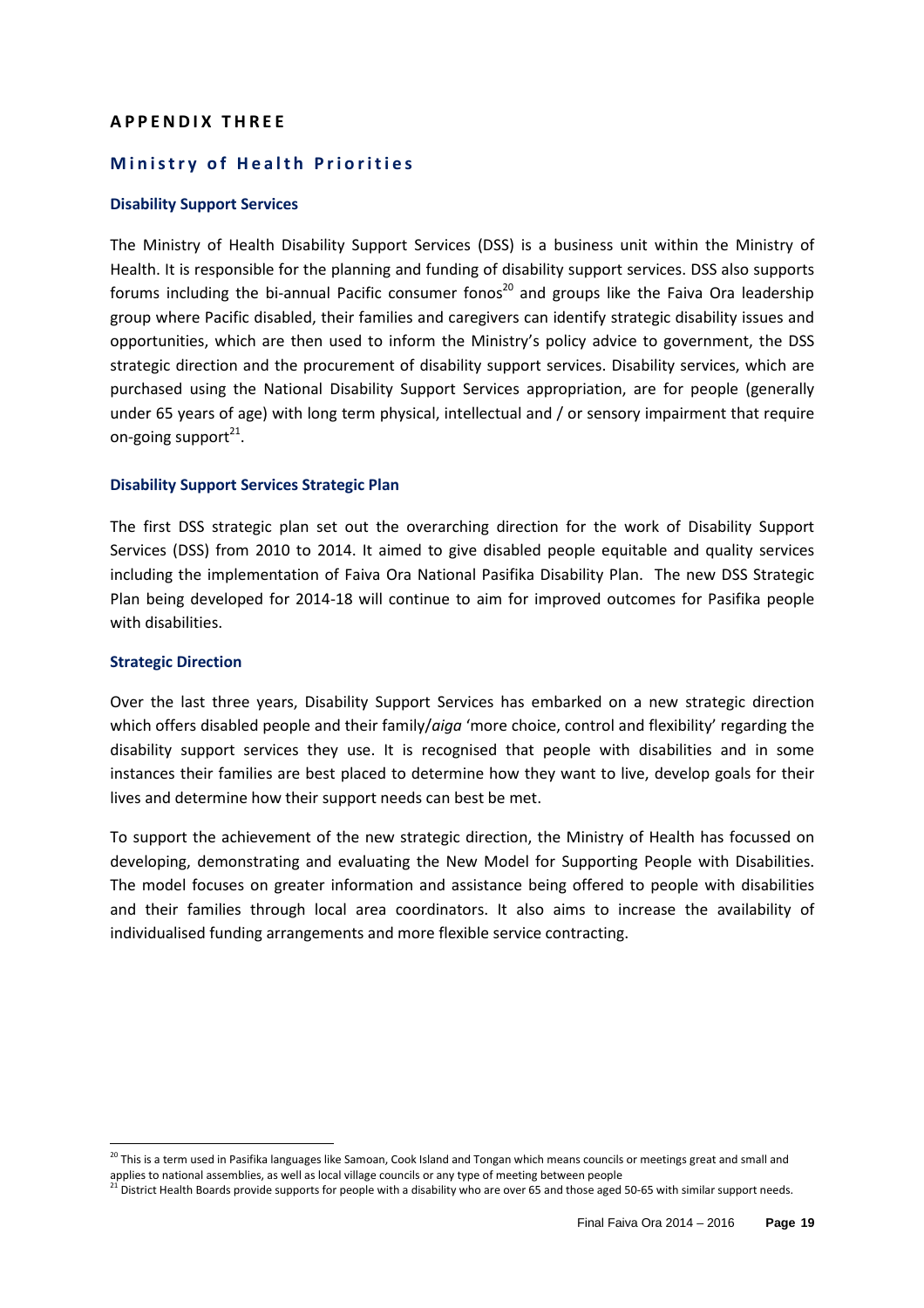Individualised Funding (IF) allocates funding to people with disabilities to purchase their home and community support services directly. It enables people with disabilities to directly manage the resources allocated for their disability supports. This arrangement allows people with disabilities to be employers of their own support workers and gives them increased choice and control to choose who provides this support, and how and when they use it. This involves engaging with support workers, planning how their supports will be used, employing their own care providers and managing all aspects of service delivery.

Also as part of the New Model programme of work, the Ministry of Health is working on a project to demonstrate Choice in Community Living in the Auckland and Waikato regions. Choices in Community Living is an alternative to residential services, and provides opportunities for disabled people and their families to have more choice and control about their living circumstances - where they live, who they live with and how they are supported.

Also aligned with the new model work, the Ministry of Health is working with the Ministries of Social Development and Education to implement the Enabling Good Lives project in Christchurch and in Waikato. This programme works with people with disabilities and families and involves school leavers using disability support funding – combined from the three Ministries – in more flexible ways.

Given the strategic shift from a service delivery approach to a person-centred model, this is likely to have implications on how Pasifika disabled people and their families and caregivers access supports. Expert advice and guidance of the Faiva Ora leadership group and sector intelligence obtained from Ministry led consumer fonos and provider forums will be critical when planning and implementing these changes. Information from the evaluation of the new model demonstration and learnings from the Enabling Good Lives work and other disability initiatives impacting Pasifika people will also influence how Pasifika disabled access supports.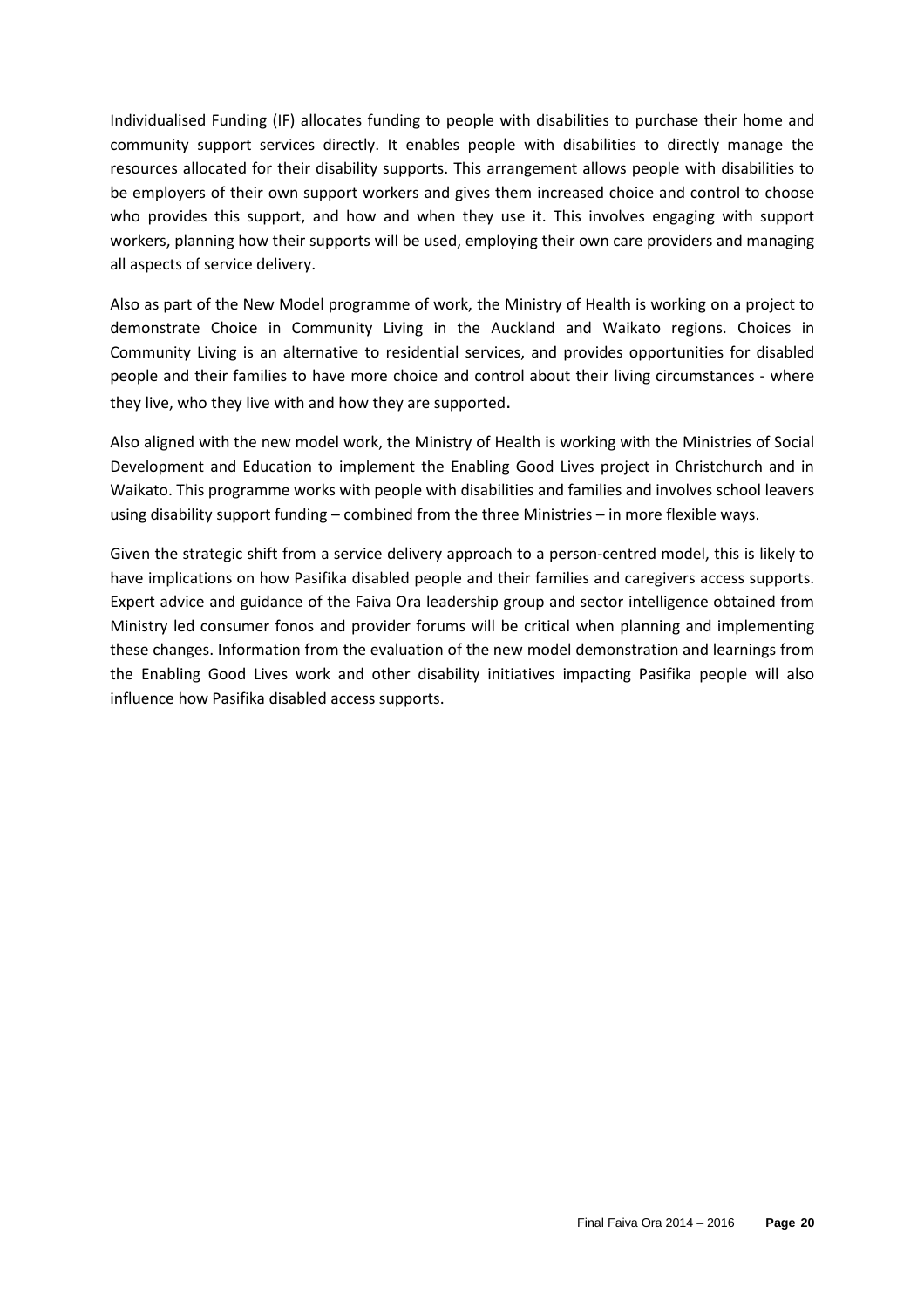#### **A P P E N D I X F O U R**

#### **View on cause of disability**

#### **Pacific views on the cause of disability**

When working with Pacific disabled peoples and their families it is important to consider views Pacific people have in regards to disability.

Research has shown that Pacific people see disability and its origins differently from non- Pacific peoples. Pacific people view the cause of disability from either a religious and/or cultural beliefs point of view. These views cause stigmatisation and further discriminate Pacific disabled people and their families from the Pacific community.

From a religious belief perspective, Pacific people believe that disability is a divine punishment from God due to sinful acts by the person with a disability and/or their family.

Pacific people also hold cultural beliefs that disability is a curse on the individual and their family due to wrongdoing by family or ancestors.

#### **Medical view on the cause of disability**

The medical view on the cause of disability is more a scientific and research based view. The medical view states that disability is caused by a number of factors, either:

- disease or illness, eg, leg amputation as a result of diabetes
- accident or injury, eg, paralysis as a result of a fall
- congenital condition, eg, disability from a birth defect or abnormality
- ageing, eg, older peoples health.

#### **Social view on the cause of disability**

The social view of disability places disability more within its social context. This approach has a lot of international support and is the basis of the United Nations Convention on the Rights of Persons with Disabilities. It is the approach currently applied in New Zealand and is actively promoted by disabled people. Its focus is on the relationship between people with impairments and their social and physical environment and the removal of barriers to their independence.

Every person is likely to have an impairment at some time in their lives, be it a permanent or temporary impairment caused by either an accident, illness, ageing or a congenital condition.